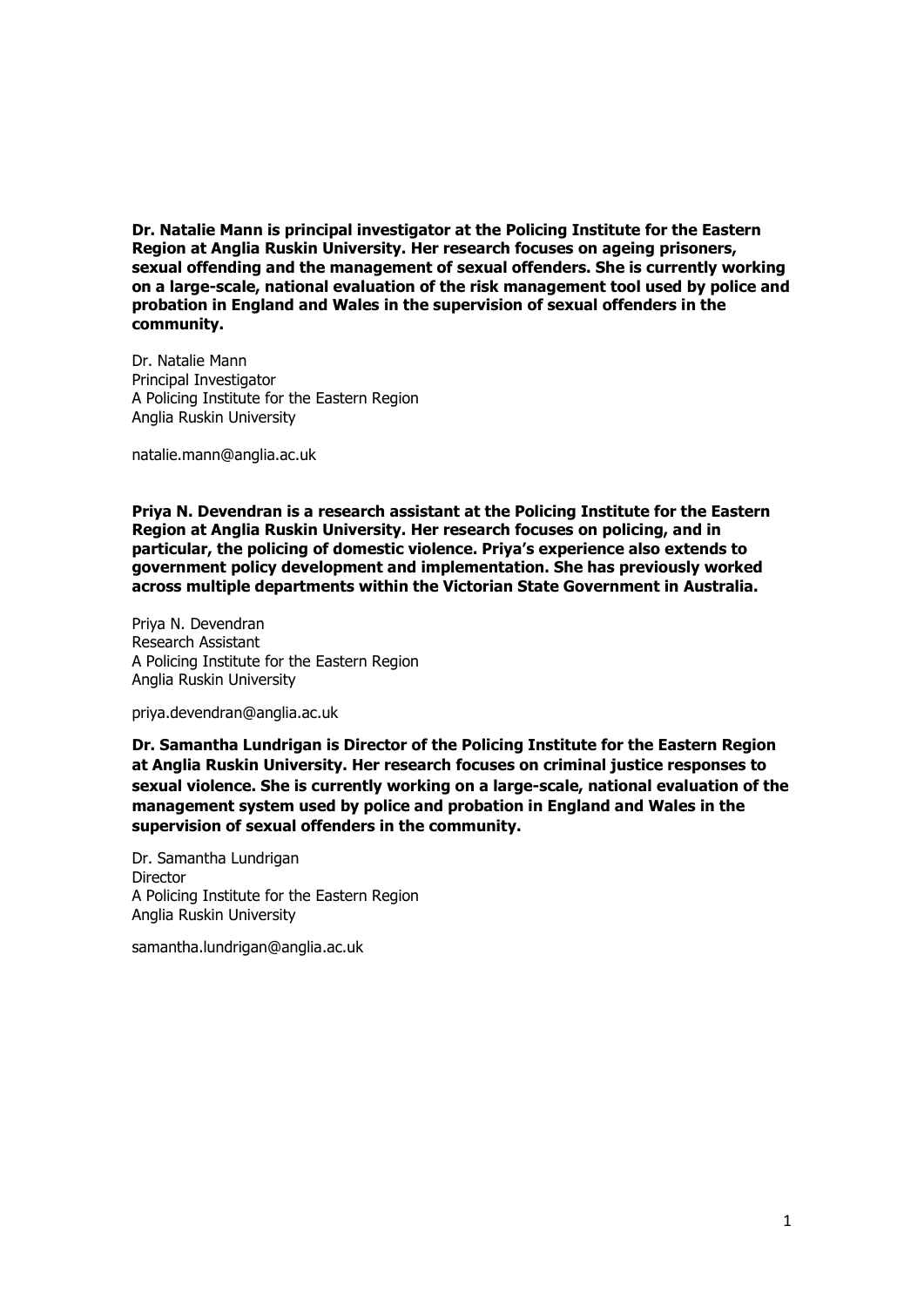## **Abstract:**

This paper explores the relationship between the current model of community sex offender management, which is underpinned by mechanism of control and enforcement, and desistance from sexual offending. Utilising data from qualitative interviews with 20 men convicted of sexual offences, we found that whilst existing practices offer some reassurance to those managing the public protection arena, they do little to encourage the substantive processes of identity change which is necessary for long term desistance. This raises important considerations for how current risk management practices may be improved to encourage desistance and community reintegration.

**Key words:** Sex offending Desistance Recidivism Surveillance Welfare Reintegration

**Word count: 7942**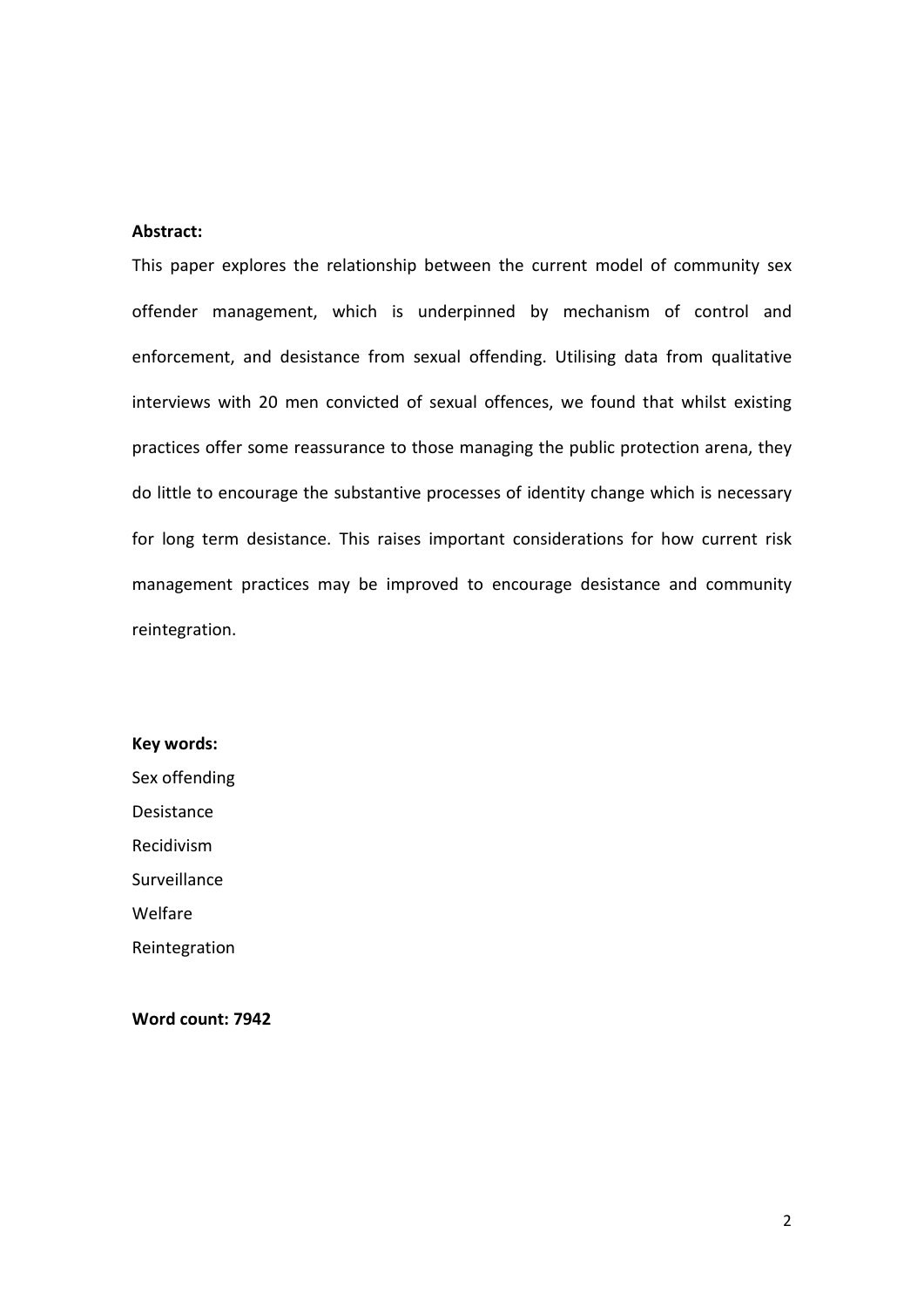**'You're never really free': Understanding the barriers to desistance for Registered Sexual Offenders in the community** 

## **Introduction**

The rise of the 'new penology' has had a profound effect on how individuals convicted of sexual offences are managed and reintegrated into the community. As Deering (2011) highlights, transformations in sex offender management, facilitated by the rise of the 'new penology', has prioritised public protection through restrictive methods of risk management. Within the United Kingdom, the risk-based model that has come to characterise contemporary sex offender management since the 1990s is exemplified in measures such as multi-agency frameworks on risk assessment, treatment and management, under the Multi-Agency Public Protection Arrangements (MAPPA) (Harrison, 2011).

The heightened focus on managing 'sex offender risk' undoubtedly holds serious consequences for the desistance and reintegration into society of those convicted of sexual offences. Indeed, while scholars have identified successful community re-entry and social reintegration as pivotal in fostering desistance from sexual offending (Göbbels et al., 2012; Lussier and Gress, 2014), punitive risk management practices have resulted in 'collateral consequences' (Tewksbury, 2005) that constrain social opportunities for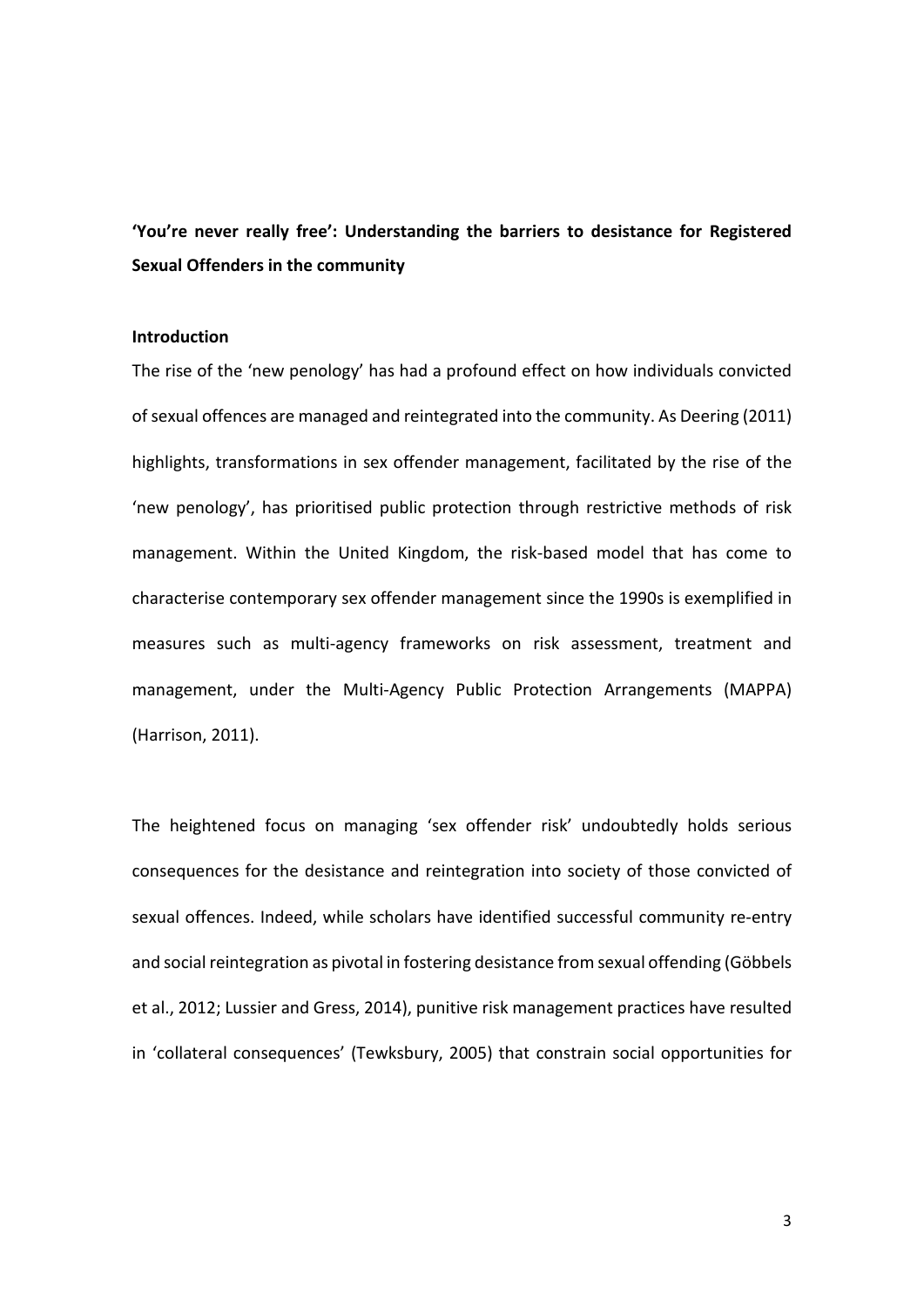change and limit important situational supports that set those convicted of sexual offences on a trajectory of desistance. As a result, the social consequences of risk-based sex offender management have become 'not just more prevalent but also weightier and stickier than in previous decades' (Farrall and Sparks, 2006: 7).

In order to examine risk management practices and their relationship to desistance, this article utilises qualitative interviews with men in the community, convicted of sexual offences. It argues that whilst restrictive risk management techniques might support formal desistance and 'offer some reassurance to practitioners tasked with the difficult and uncertain business of public protection' (Weaver and Barry 2014: 153), they present only short-term solutions to re-offending. In contrast, more definitive solutions to recidivism that occur through substantive processes of identity change, involving continued interactions with social and structural supports, are impeded by current risk management practices, with long-term implications for public protection. Consequently, the current risk-based model of sex offender management must be reconceptualised in order to incorporate more progressive elements to support the process of substantive desistance.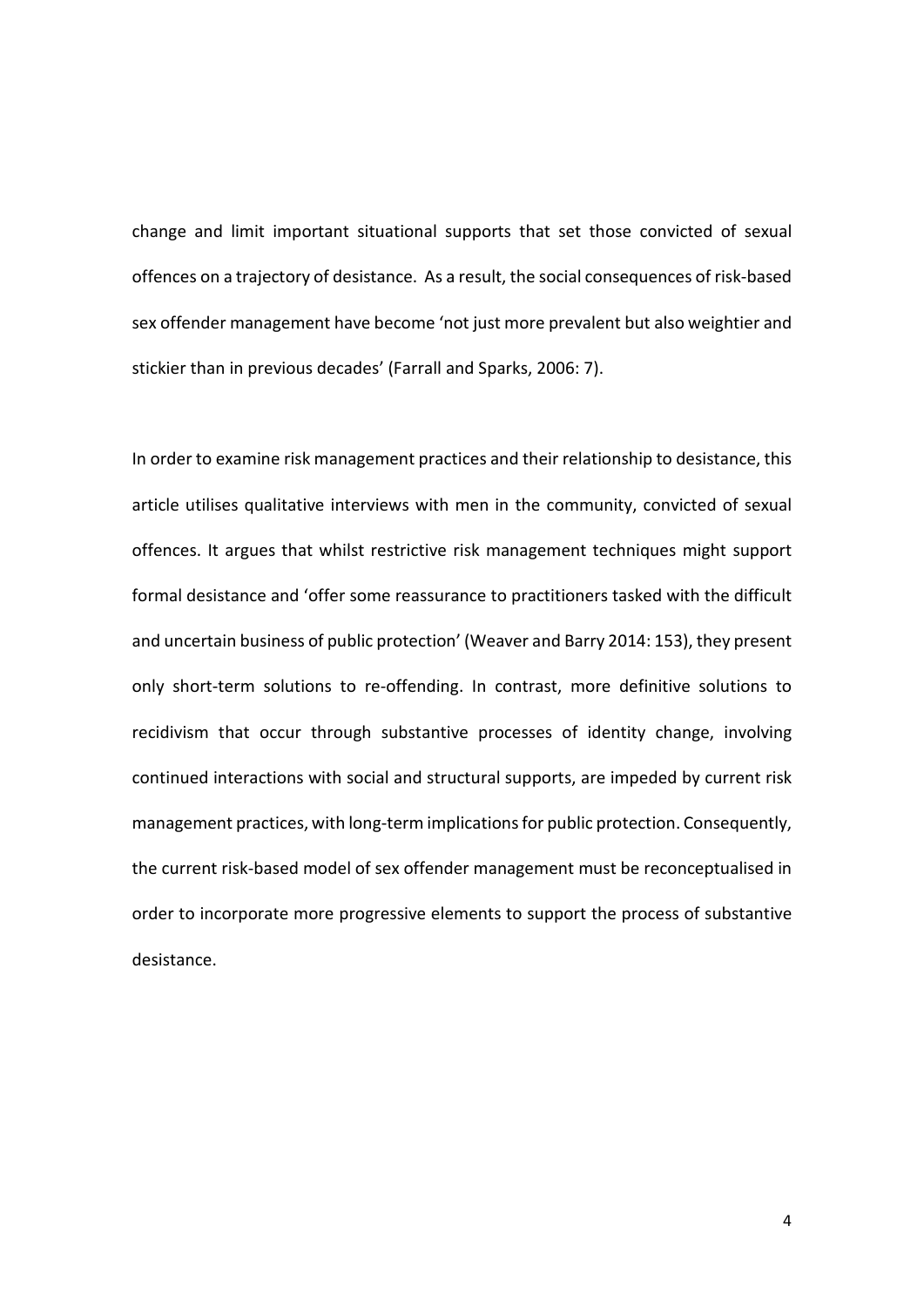## **Desistance and sexual offending**

The concept of desistance has been canvassed extensively in criminological literature. While scholars differ on the reasons for desistance (Hirschi and Gottfredson, 1983; Blumstein et al, 1985; Farmer et al, 2015), most agree that it is a dynamic and complex process undertaken by an individual to ultimately decrease or refrain from offending behaviours over time (Kazemian, 2007). Desistance has been explored and evidenced empirically from two perspectives. The first examines the role of social/structural factors that support desistance, whilst the second explores internal processes of subjective/cognitive change. Research in the former perspective has focused on the role of informal social control mechanisms on the desistance process, in particular the role of stable employment and intimate relationships (Farrall et al., 2014; Sampson and Laub, 1993; Savolainen, 2009), whilst research in the latter perspective demonstrates that desistance is a result of changes in self-identity (Digard, 2014; Liem and Richardson, 2014; Rocque et al., 2016; Soyer, 2014).

These perspectives on desistance are not mutually exclusive, and scholars have emphasised the symbiotic relationship shared by structural and subjective domains in fostering desistance (Bottoms et al., 2004; LeBel et al., 2008). Indeed, desistance is a product of diverse and complex interactions that are dependent upon opportunities for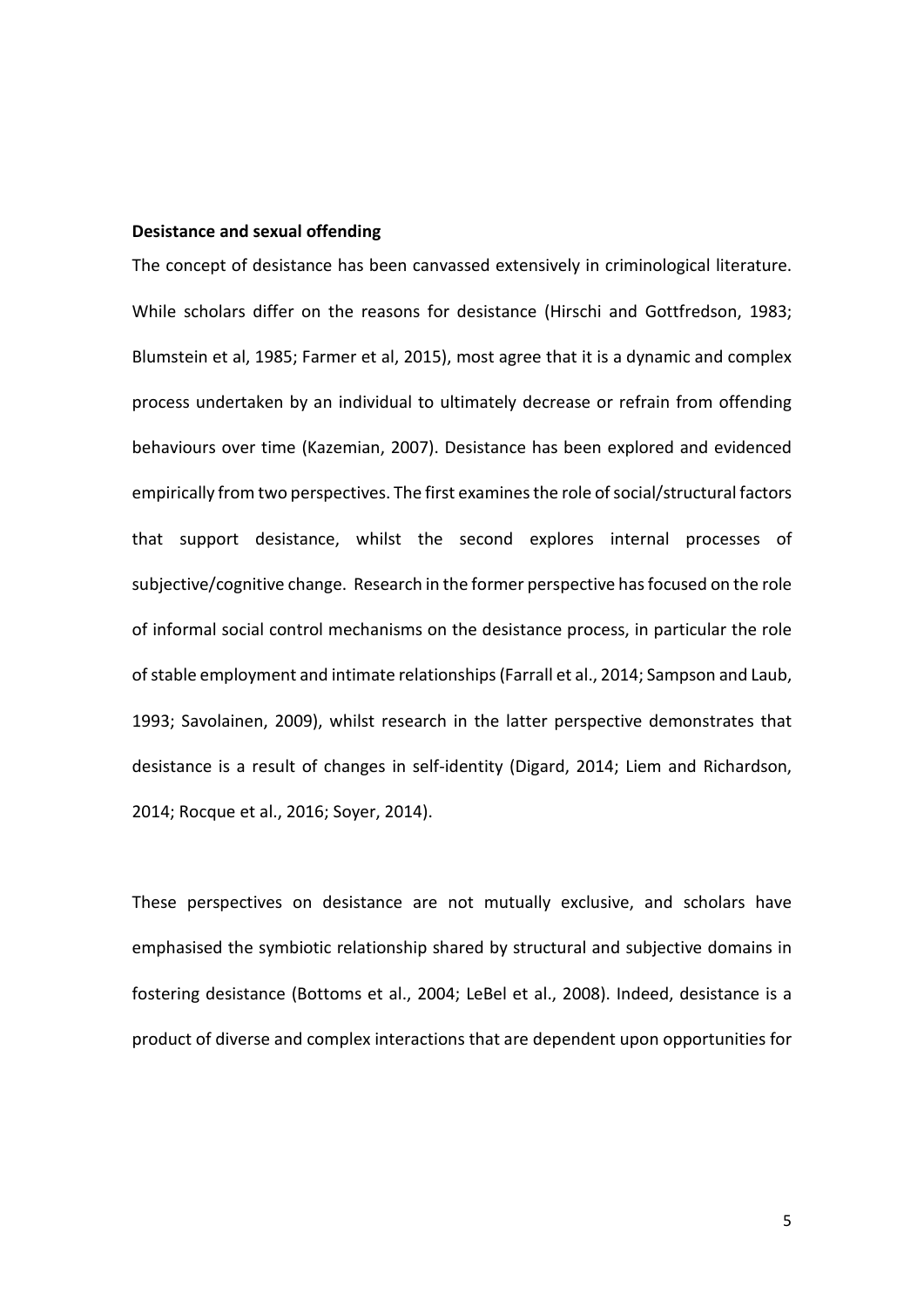change; these opportunities are, as Weaver and Barry (2014: 154) state, 'mediated through the lens of an individual's personal priorities, values, aspirations and relational concerns…which directly influence their potential to enable or constrain processes of change'.

The literature pertaining to desistance amongst sexual offenders is less substantive than that for other crimes, although a small number of studies have added to our understanding (Harris and Hanson, 2004; Kruttschnitt et al, 2000; Thornton, 2007). Such studies stress the importance of focusing on biological, psychological and social factors that can strengthen an individual's ability for growth and change (Mann and Carter, 2012). In their systematic review of literature on desistance from sexual offending, Farmer et al. (2015) demonstrate the potential mechanisms by which formal sanctions promote sex offender desistance. Within the studies observed, they found that research participants expressed shock and remorse as a consequence of detection and conviction, which initiated the process of cognitive transformation. This, the authors suggest, indicates that formal sanctions might support the 'feared self' identity theory of desistance (Paternoster and Bushway, 2009), whereby the fear of becoming or continuing to be something one does not wish, facilitates a change in behaviour. Similarly, in their qualitative study examining the effects of 'community controls' on sex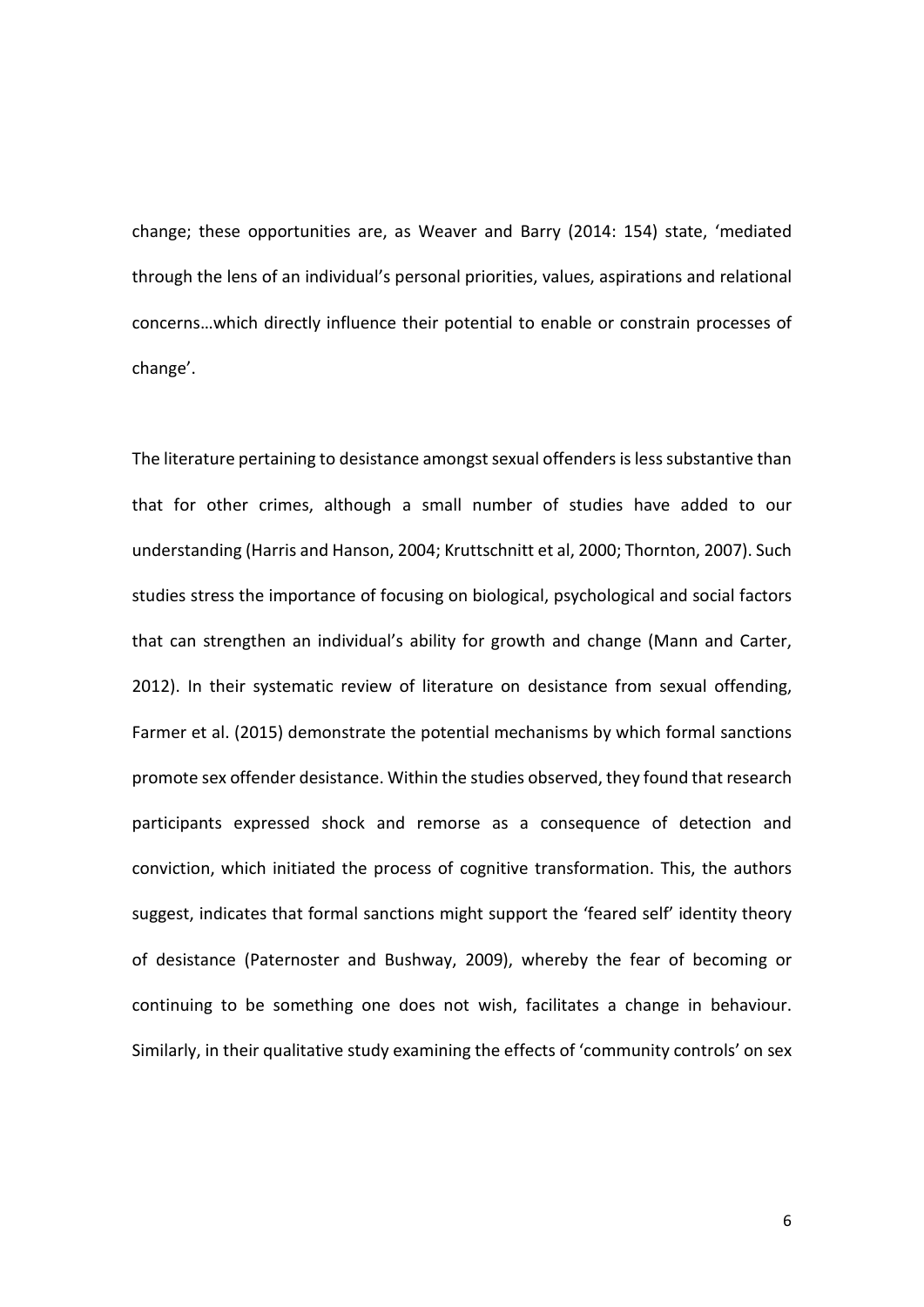offenders residing in the community, Brogden and Harkin (2000: 47) assert that formal criminal justice controls are internalised and 'offenders refrain from certain behaviour even when not legally prohibited, appreciating that it might precipitate re-offending'.

Other factors brought to light by desistance narratives highlight the importance of 'agency, social capital, social recognition and access to essential socio-structural resources' (Weaver and Barry 2014: 154). In fact, the importance of such relational elements for desistance has received much attention in criminological literature; family ties, stable employment, and the disintegration of peer groups have all been evidenced as important for understanding patterns of desistance in crime (Laub and Sampson, 2001; Farrall, 2002; Warr, 1998; Maruna, 2001; Gadd and Farrall, 2004).

Whatever crime one has committed, it seems that as Farmer et al. (2015: 321) discuss, 'desistance seems to require changes in an offender's personal circumstances, *and* in their thoughts, desires and life plans'. This article seeks to understand the barriers to these changes which those convicted of sexual offences experience, brought about by formal and informal control mechanisms which exist within the ambit of mandatory sex offender monitoring and management.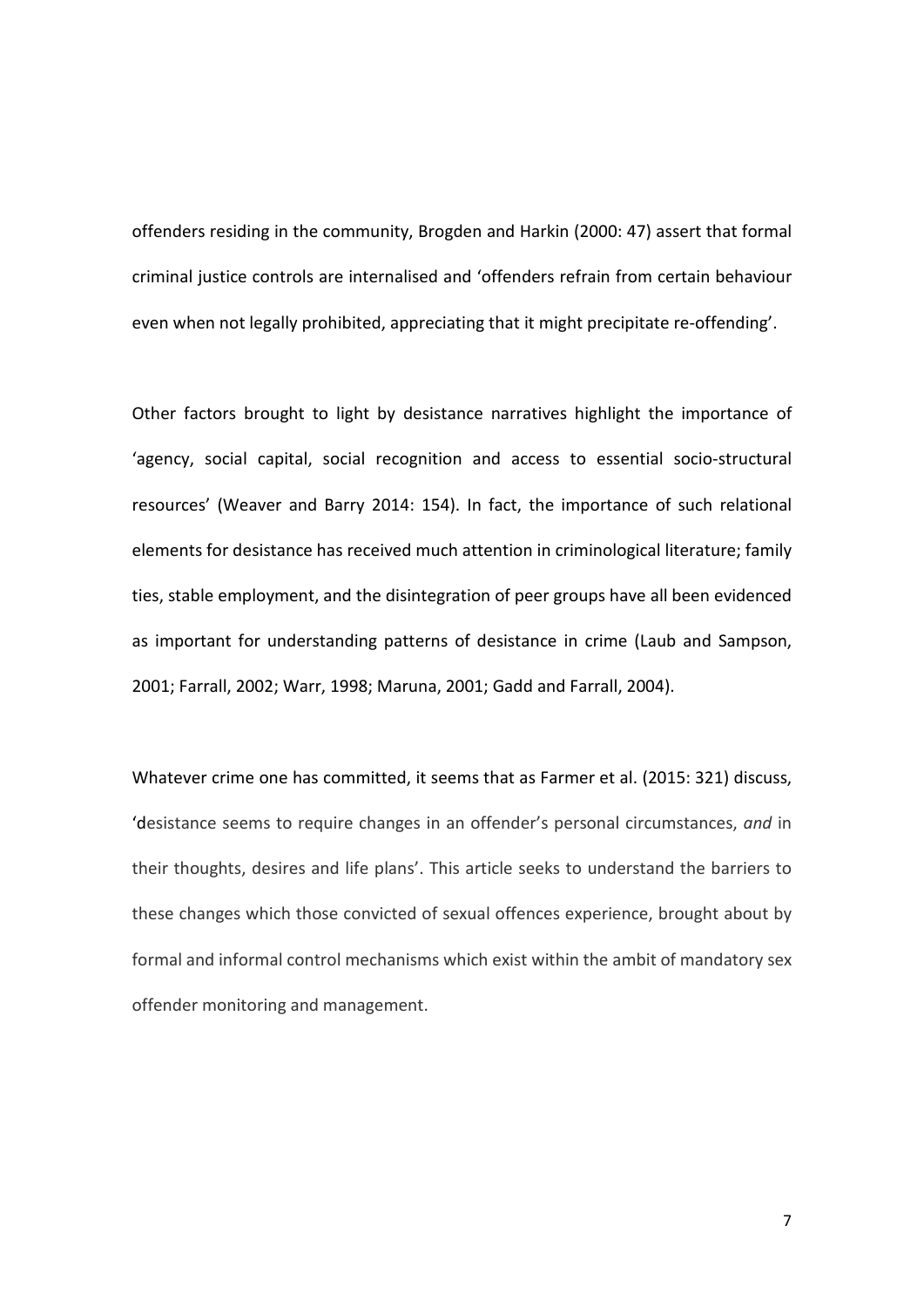## **Methodology**

The aim of the present study was to examine how men convicted of a sexual offence, perceive, interpret and react to the mandatory community monitoring and surveillance they are subject to.

The data used in this paper is taken from 20 qualitative interviews conducted with men subject to sex offender registration and notification (SORN) (often referred to as the sex offender register), living in the community, in Eastern England during 2015 and 2016. For the purposes of this project, two main sampling criteria were adopted; firstly, participants had to be 'registered sexual offenders' and therefore under the management of police; second, they had to be under Probation Service supervision, so that both sides of their community management could be investigated. As such, a purposive sampling technique was employed whereby potential participants were identified and approached via their Probation Service Offender Treatment Programme, and asked to volunteer if they were subject to SORN and felt they would like to take part in the research.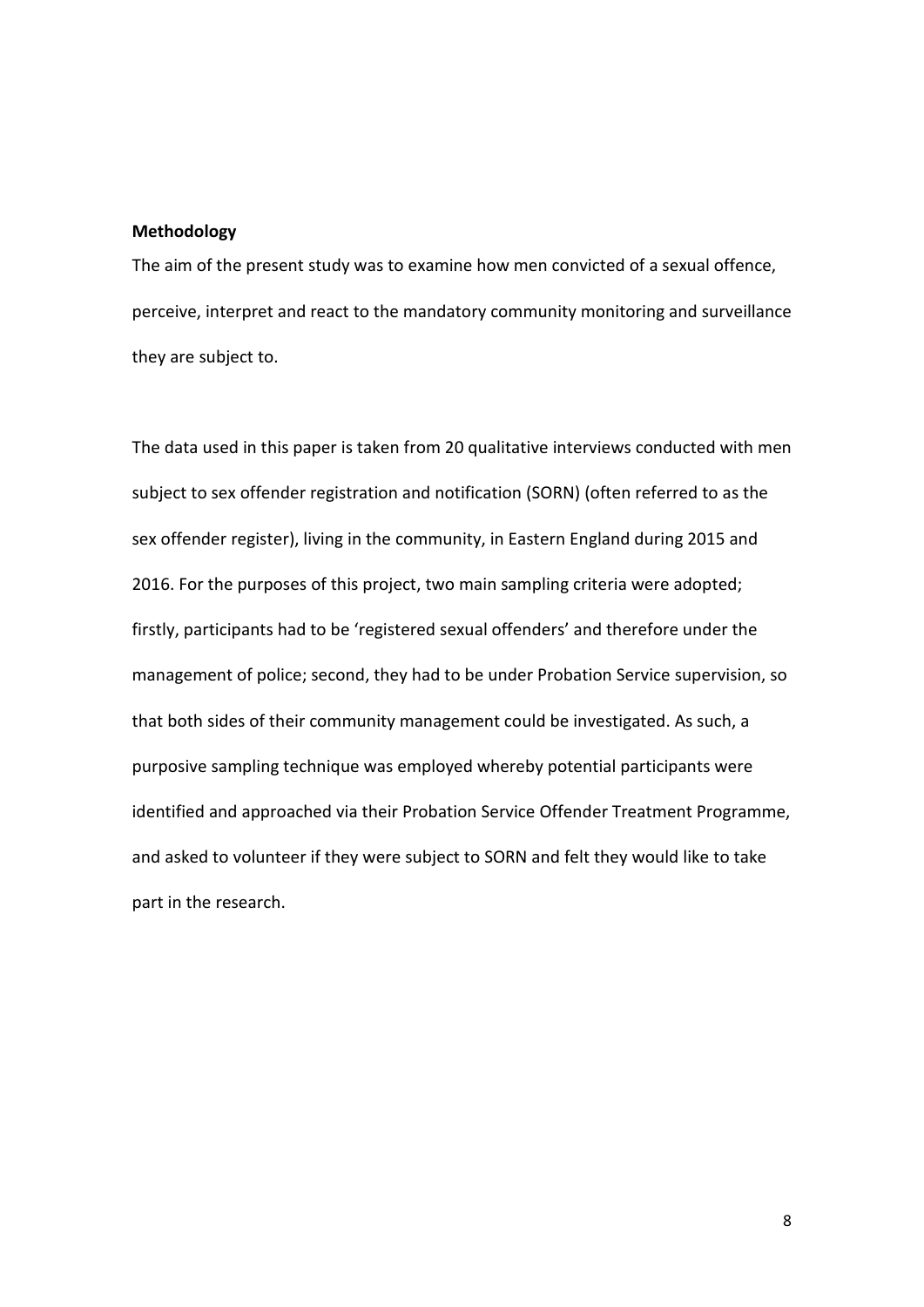The recruitment of those convicted of sexual offences for research purposes is notoriously difficult (Thomas, 2015; Burrows, 2016). They are naturally very wary of revealing themselves and as with any sensitive area of research or vulnerable group, a great deal of trust is required before any consideration of participation can be made (Blagden and Pemberton, 2010). For the purposes of participant recruitment the National Probation Service Sex Offender Treatment Programme (SOTP) facilitators (now Horizon and Kaizen behavioural programmes) acted as informal gatekeepers (Reeves, 2010). These individuals who lead the men through the SOTP course over a period of approximately five months, play an extremely important part in the life of the men; they work closely and intensely with them, challenging their behaviour and guiding them through the multi-faceted nature of their offending. It was felt that if such a significant figure in the individual's life could assist in promoting the research, then there would be a much greater chance of securing participation from the group.

The first author had prior contact with the SOTP teams in one region and this allowed direct access to gatekeepers who could introduce her to SOTP programme facilitators, and ultimately the men themselves. Across the eight SOTP groups approached, 20 men agreed to participate.

9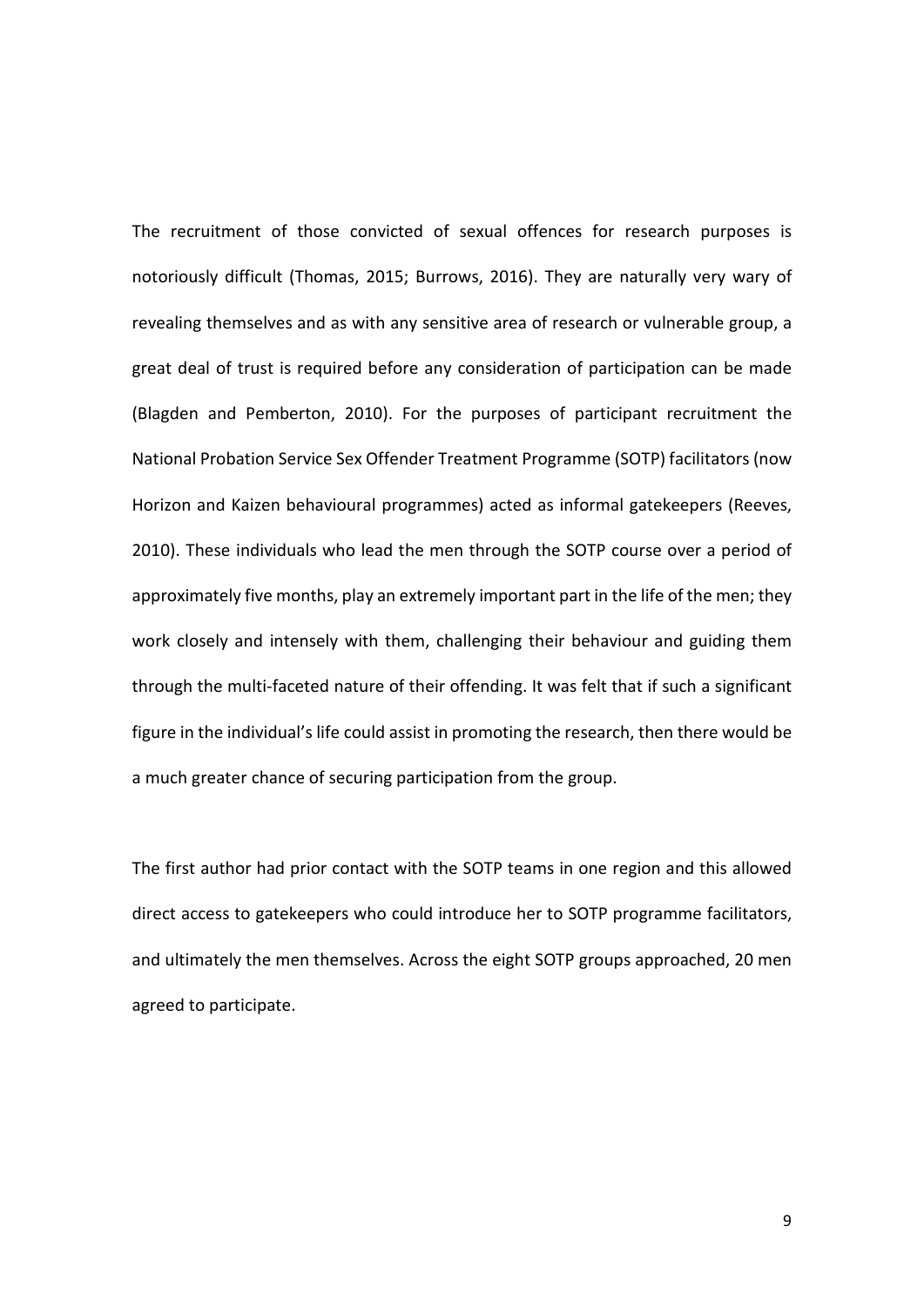Within qualitative research, the size of the sample is usually dictated by saturation, or a point in research when there is a continual reoccurrence of the same themes. This can be a difficult concept to apply and so Bowen (2008) advocates that in qualitative research, the sample size is sufficient when there is enough data to answer the primary research question. For the purposes of this project, Bowen's (2008) rule was applied alongside an acute awareness that the interview material yielded very rich data [\(Burmeister & Aitken, 2012\)](http://www.australiancriticalcare.com/article/S1036-7314(12)00084-7/abstract); something [Fusch et al \(2015\)](http://tqr.nova.edu/wp-content/uploads/2015/09/fusch1.pdf) note as being far more important that the number of interviews.

The final sample represented a wide range of ages, from 27 to 76 years; a range of offences, from stranger rape through to child sexual abuse, and community-based supervision ranging from 5 years to life, thus representing a wide range of offending severity. All participants were jointly supervised by the National Probation Service and the Police MOSOVO (Management of sexual offenders and violent offenders) team.

It is important to note that the participants in the final sample represented those individuals whose experiences of community management were either very good or very bad, with no representation of middle ground experiences; this reinforces McDonald et al's (2012) finding that people often volunteer because they have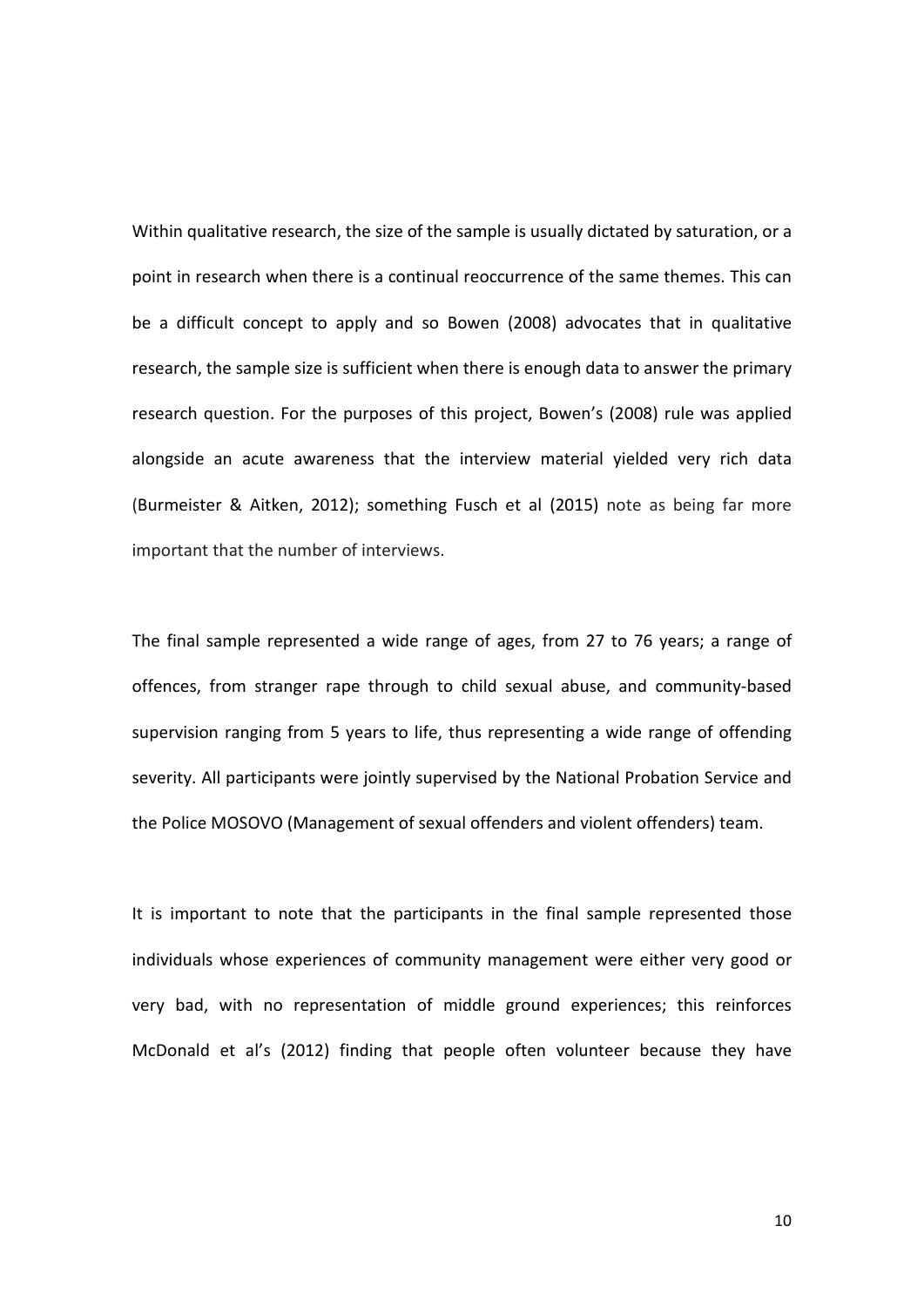something 'significant' to say and wish to be heard. This volunteer bias (Rosenthal & Rosnow, 1969), along with the fact that because participants were drawn from the treatment programme, those men who deny their offending were not represented in the sample, must be taken into consideration. This, in combination with the sample size, means that the findings discussed in this paper cannot be generalised to all those men subject to SORN.

The interviews were carried out at the participant's local probation office as this provided a space which was familiar to the men who took part, and was also close in proximity to the men's location. This choice of venue ensured participants were comfortable in their surroundings and also reduced the necessary travel time for the participants, something which is an important factor in an individual's decision to volunteer for research (Schweitzer et al, 2015).

Any sensitive area of research requires meticulous consideration of ethical issues, and, when the research participants are also offenders who pose a potential risk to the public, ethical issues such as confidentiality, become even more pertinent; as Cowburn states, 'confidentiality and public protection are matters that require detailed consideration (2007: 49). Offering confidentiality is vital in ensuring research participants take part in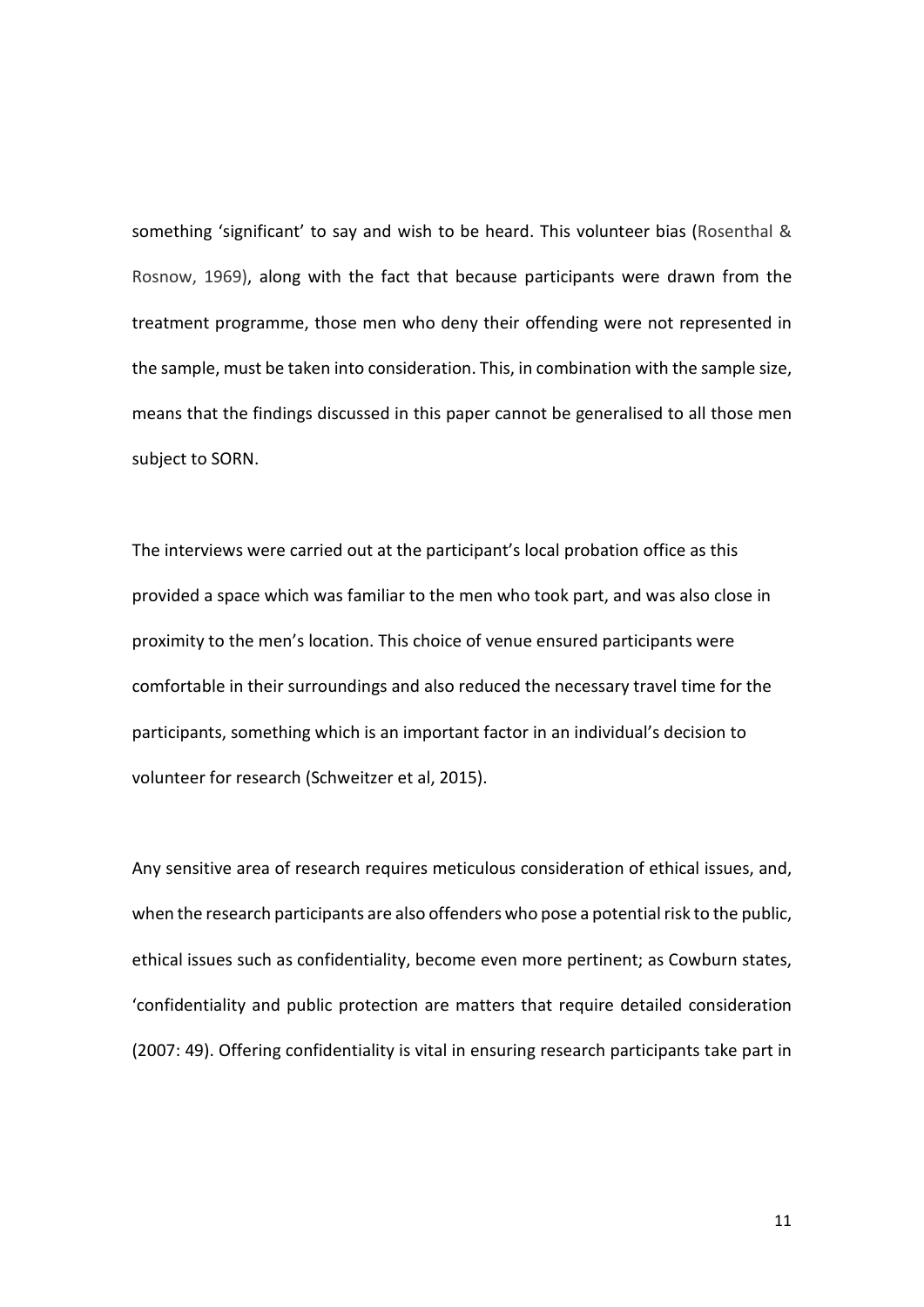a study, as well as in enhancing the collection of valid research data (Lee, 1993). However, there is always the possibility that participants might disclose 'sensitive' information (Cowburn, 2007) which the authorities should be made aware of. In order to mitigate such risks, participants were given an information sheet which detailed such limitations to confidentiality and this caveat was also discussed before the start of each research interview. Whilst participants provided very open and honest accounts of their experiences, no disclosures were made to the researchers.

A semi- structured approach to interviewing was employed in order to facilitate informal conversation. Participants were encouraged to discuss their lives since their conviction, including their experiences of treatment programmes, police and probation supervision, and reintegration into the community. Interviews lasted between 40 minutes and two hours, with an average of 70 minutes. The data produced was grounded in the respondents' point of view and captured the deeper meaning of experiences in the respondents own words (Marshall and Rossman, 1999: 61). The interviews were digitally recorded, transcribed verbatim and were analysed using thematic analysis, where emerging themes were identified and coded. This approach also enabled the researchers to include themes not initially considered (Braun and Clarke, 2006), and via an iterative process, the issue of desistance emerged as a very

12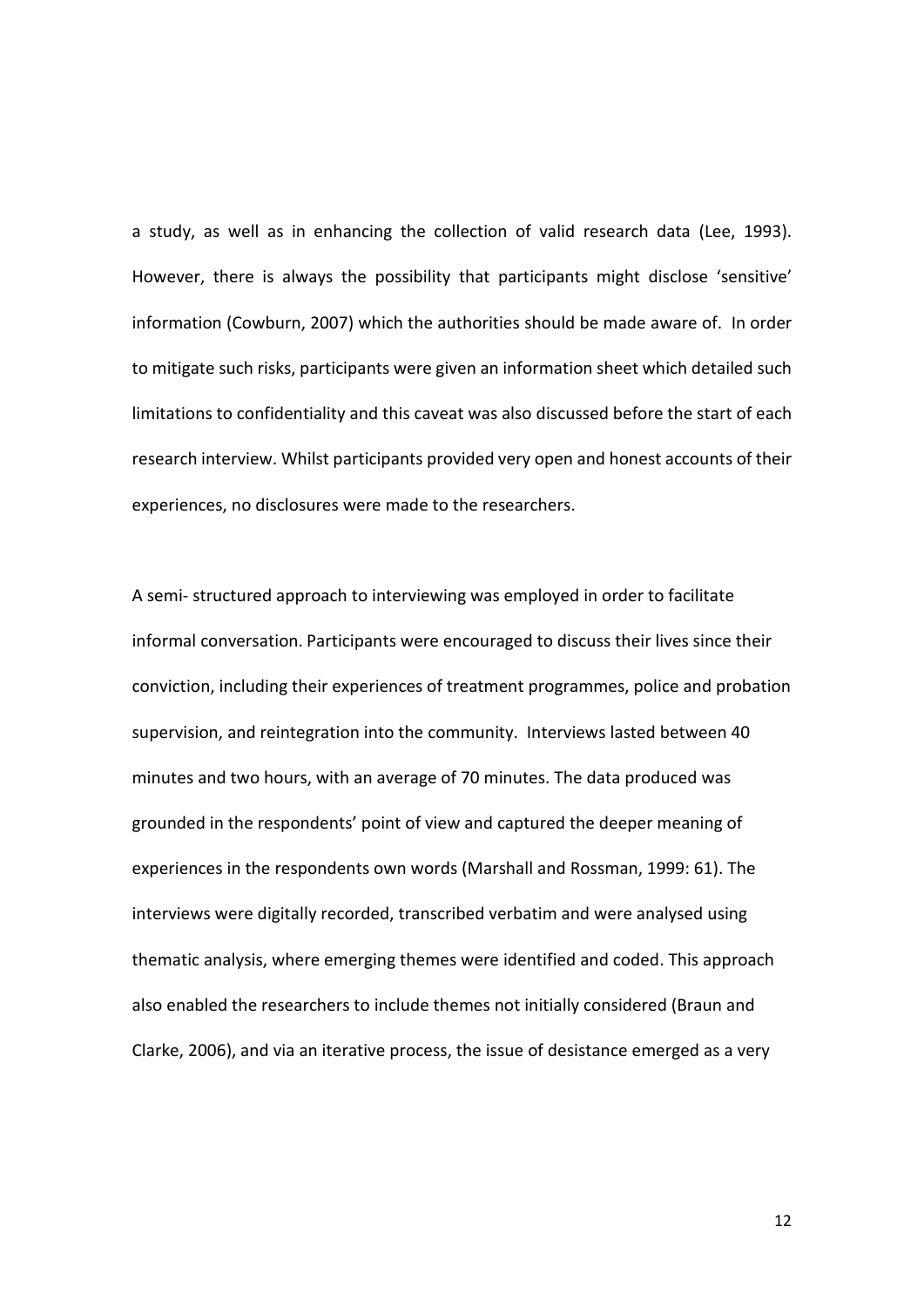significant theme within the interview data, with all participants discussing it in some form during the course of their interviews, despite not being asked about the issue directly.

Whilst this paper does not seek to offer conclusive evidence of sexual offender desistance, the themes explored and the data highlighted offer illustrative examples of the experiences of a small number of men from an increasingly significant group (Ministry of Justice, 2018) whose stories frequently go completely unheard.

## **Findings**

## **Formal control mechanisms and desistance**

The following section details the findings on the interaction between formal sanctions and desistance, within the context of sex offender community supervision.

## **Treatment and desistance**

The utility of sex offender treatment programmes for desistance has been empirically evidenced (Kruttschnitt et al, 2000; Wakeling et al., 2005; Farmer et al, 2015; Harris, 2014); findings suggest that individuals who participate in these programmes embark on cognitive transformations that enable them to understand their offending behaviour, and the impact of their actions on the victim. All participants in this study had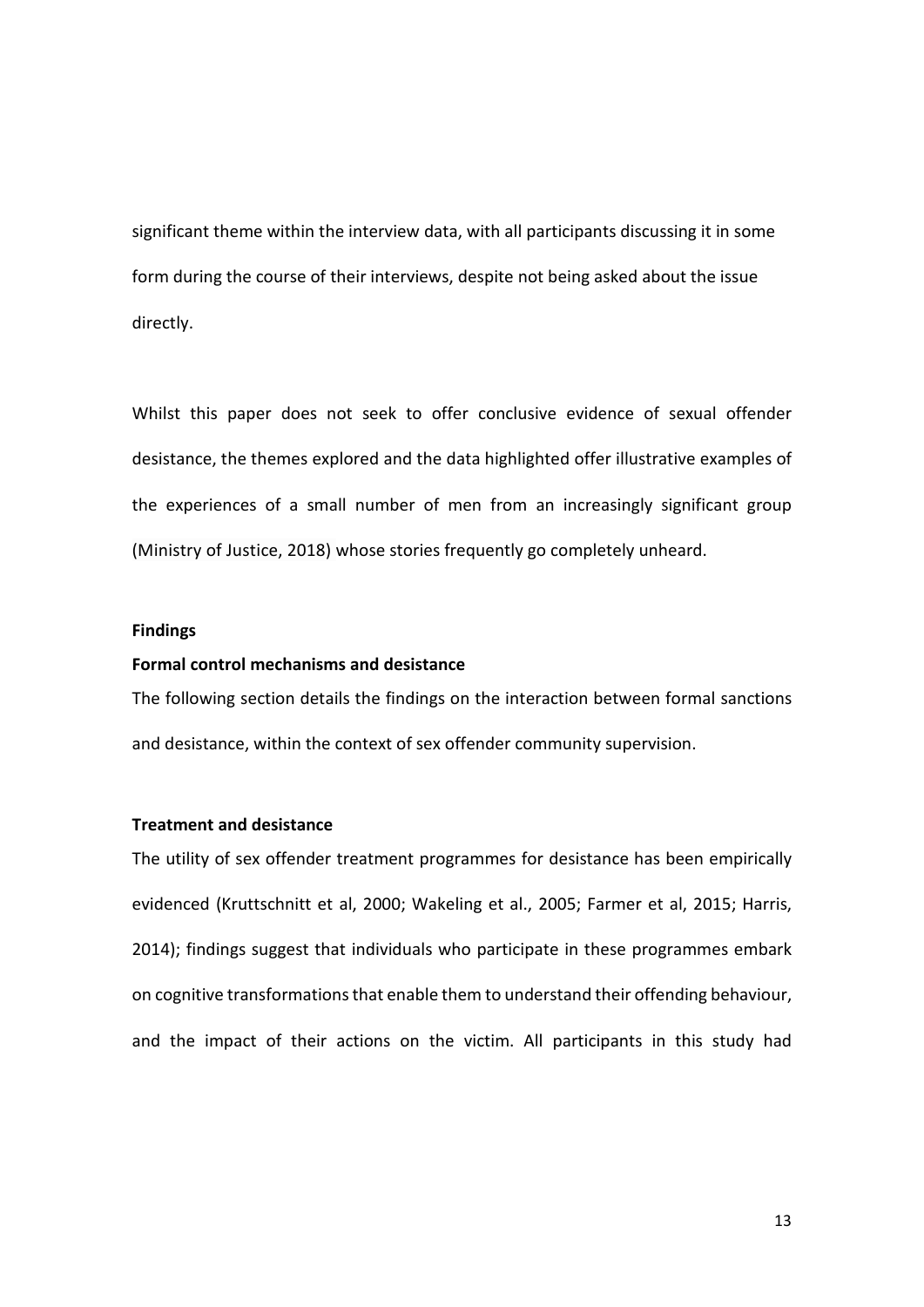undertaken, or were undertaking, treatment programmes and expressed sentiments similar to those found in previous studies. The majority of participants were enthusiastic about such programmes, reflecting on processes of cognitive transformation, brought about by victim role play and self-awareness exercises, which helped them understand their own offending behaviour:

I started discovering more about myself… started to see myself from the perspective of other people. That was important (Participant 4)

Basically the programme properly sorted me out… I learnt coping techniques and talking about things without trivialising it or putting it on them [victims]... I learnt the skills to see the warning signs and I now know who I've got to talk to (Participant 5)

Participants also expressed the sense of support they derived from fellow group members and how this had supported their progress through the programme: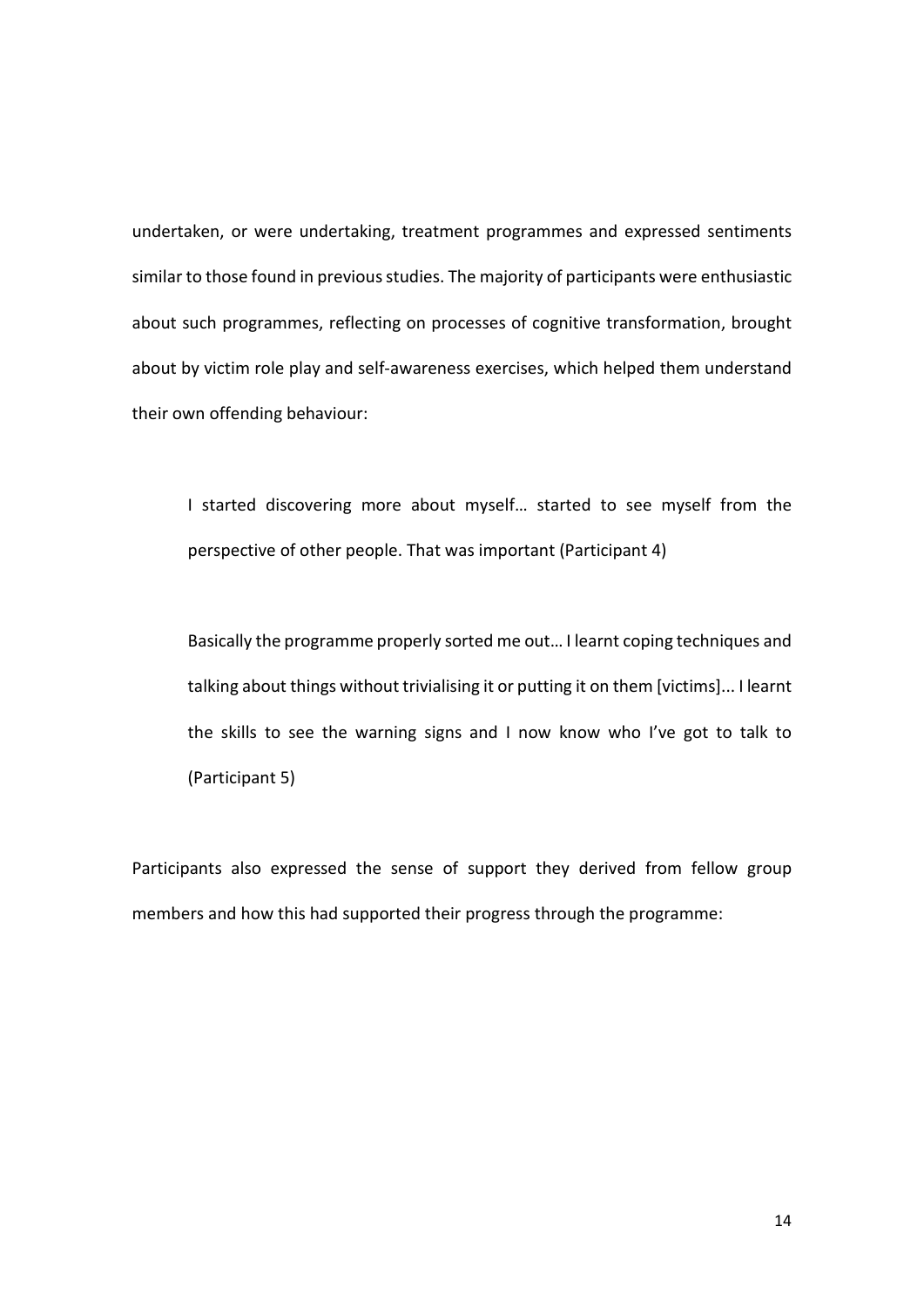We were very supportive and very close. Within the group it was definitely, definitely a good support network. I would probably be on the dole [without the programme], I would be lying in bed, sulking in self-pity, definitely (Participant 5)

It does help because you feel alone with what you've done and feel like the only person who has ever committed that. Even though you know you're not (Participant 12)

The importance of making treatment programmes available for those engaging in sexually abusive behaviour, but who have not come to the attention of the criminal justice system was highlighted by some participants, although they also expressed hesitancy in engaging with such programmes owing to the implicit admission of offending behaviour, and the perceived risk of conviction as a result:

If there had been someone they could have gone to before they were found out…it might've been a real help. Something like Lucy Faithful Foundation (Participant 14)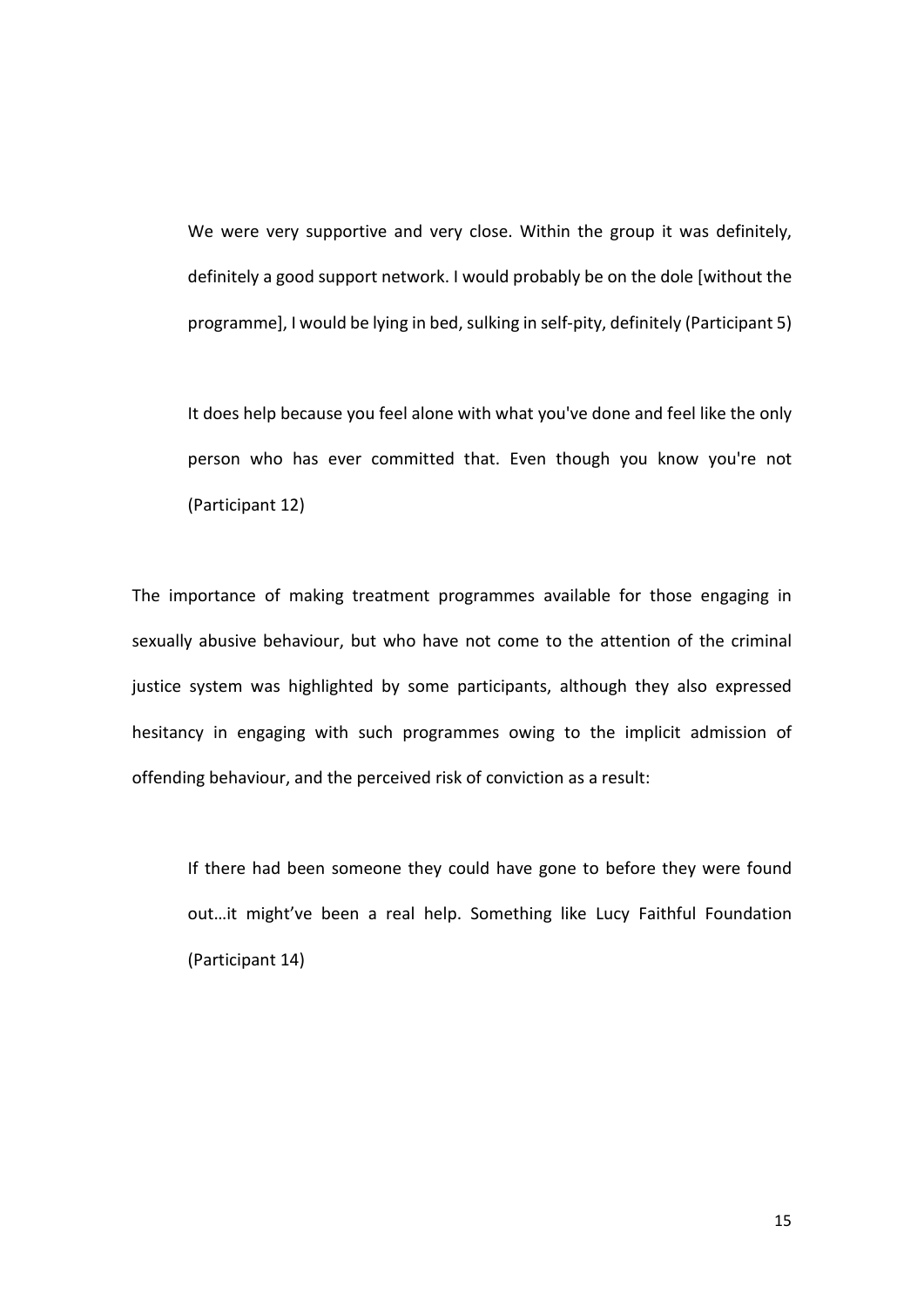I think… if the Lucy Faithful Foundation was made more available to people, not after they've committed an offence…if I come forward and I've said I don't want to do it anymore...or say the wife's found it and has contacted this charity and you know…I don't know it's private and confidential (Participant 10)

In recent years, the need for early intervention with those experiencing concerning sexual thoughts or feelings, has been recognised by charities working with sexual offenders. The Lucy Faithful Foundation's 'Stop It Now!' helpline and campaign, and the work of StopSO, have both recognised the lacuna which exists in relation to the early treatment and support of individuals before the commission of an offence.

While some participants felt treatment programmes were beneficial for facilitating behavioural change, for others, participation was perceived in more pragmatic terms, and as beneficial only by way of a favourable risk assessment. Brown (2005) has suggested that there is a concern that non-participation may be viewed unfavourably by practitioners and treatment professionals, and thus sex offenders might engage in such programmes to propose an impression of lower risk: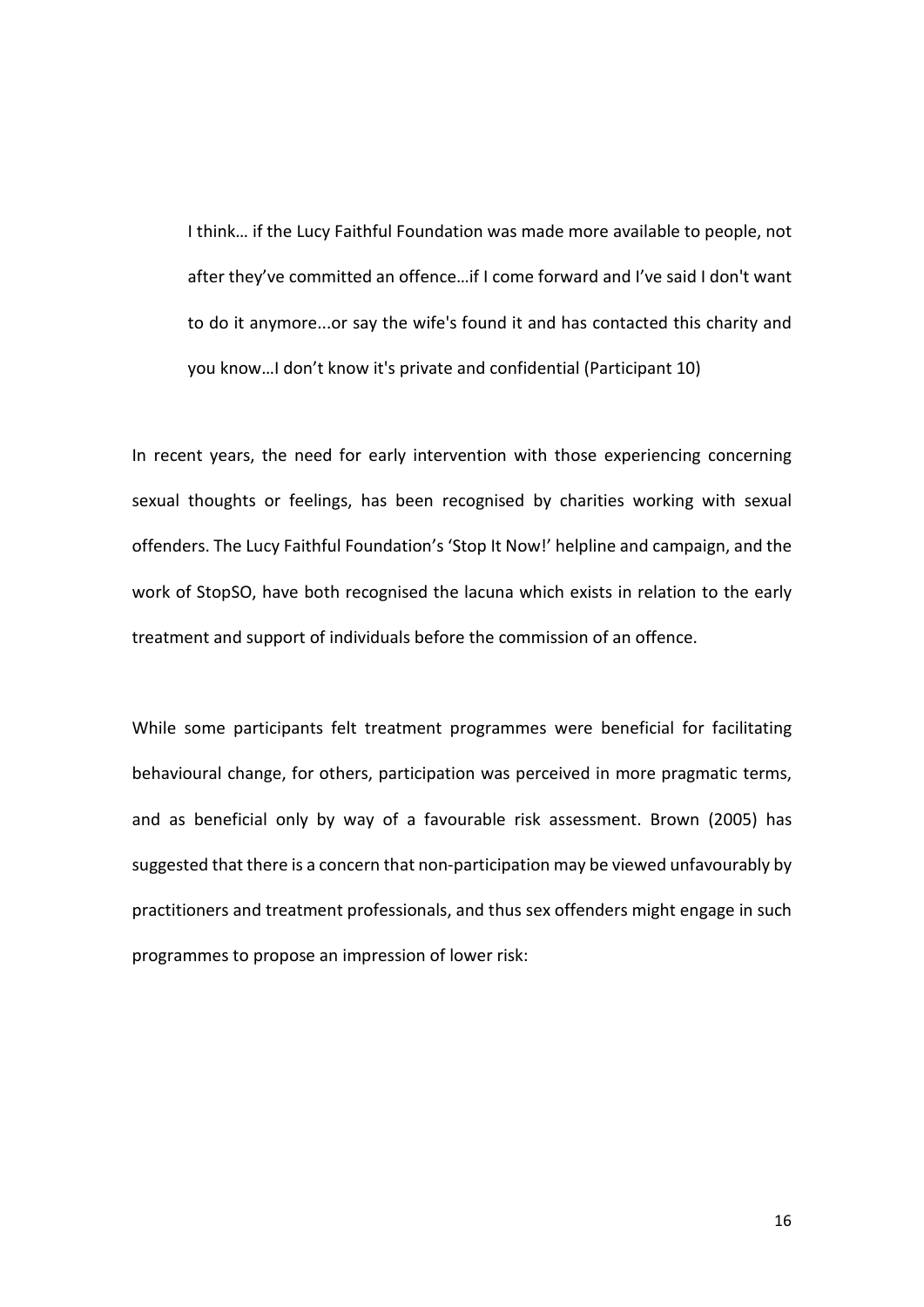You can't make anyone change, and if anyone's got half a brain they won't have changed they will just convince you that they have… I could [have] done it just to keep them happy and they would be absolutely none the wiser (Participant 8)

Another dimension to the efficacy of treatment programmes in promoting desistance is reflected in the interactions between those convicted of a sexual offense and the treatment practitioners. Participants highlighted the stigmatising manner of these interactions, in which practitioners interacted with them through a lens of criminality (Lacombe, 2008; Levins and Crewe, 2015). As Lacombe (2008: 72) asserts, the stigmatising approach to such interactions assumes that the 'criminal identity as a sex offender constitutes the pivot around which all other aspects of their personality revolve', encouraging an internalisation of the 'sex offender' label, and posing considerable challenges for the reconstruction of a new and non-offending identity:

I found it crap, they're manipulative as well – they just lie...they are so judgemental. They are just bullies…there was just a few staff members who were very suspicious – they would ask questions. Where have I been, what have I been doing. I'm free, I'm not in prison anymore (Participant 2)

17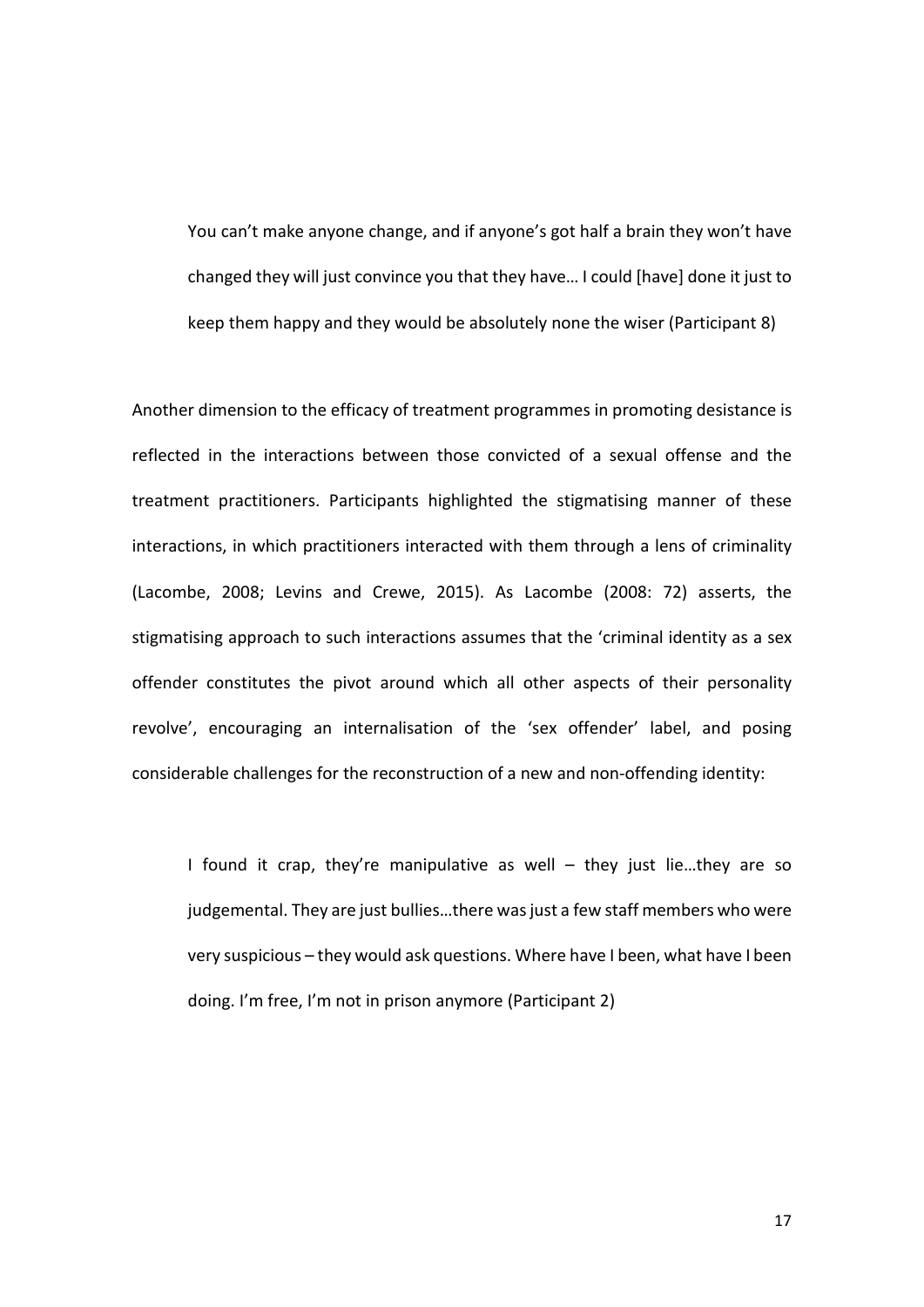The one's who run it…most of them were…nothing good to say about it, about the way it was run, about the sort of attitude and stuff (Participant 16)

The experiences of sex offender treatment as described above is perhaps more broadly indicative of contemporary risk-based approaches to sex offender management within the criminal justice system. Participant sentiment relating to the stigmatising nature of their interactions with treatment practitioners highlights the erosion of traditional practitioner wellbeing functions and represents the prioritisation of 'risk' in the endeavour of public protection, whilst simultaneously impinging on the individual's desistance process.

### **Sex offender management and desistance**

The participant's experiences of their supervision were mixed, and dependent on the supervisory approach adopted by their police MOSOVO (Management of sexual offenders and violent offenders)/PPU (Public Protection Unit) officer. On the whole, those who articulated positive experiences with their officer received greater welfareoriented management and practical support, whilst those who articulated fraught experiences received more penal-oriented management and viewed their monitoring officer as a hindrance to their reintegration: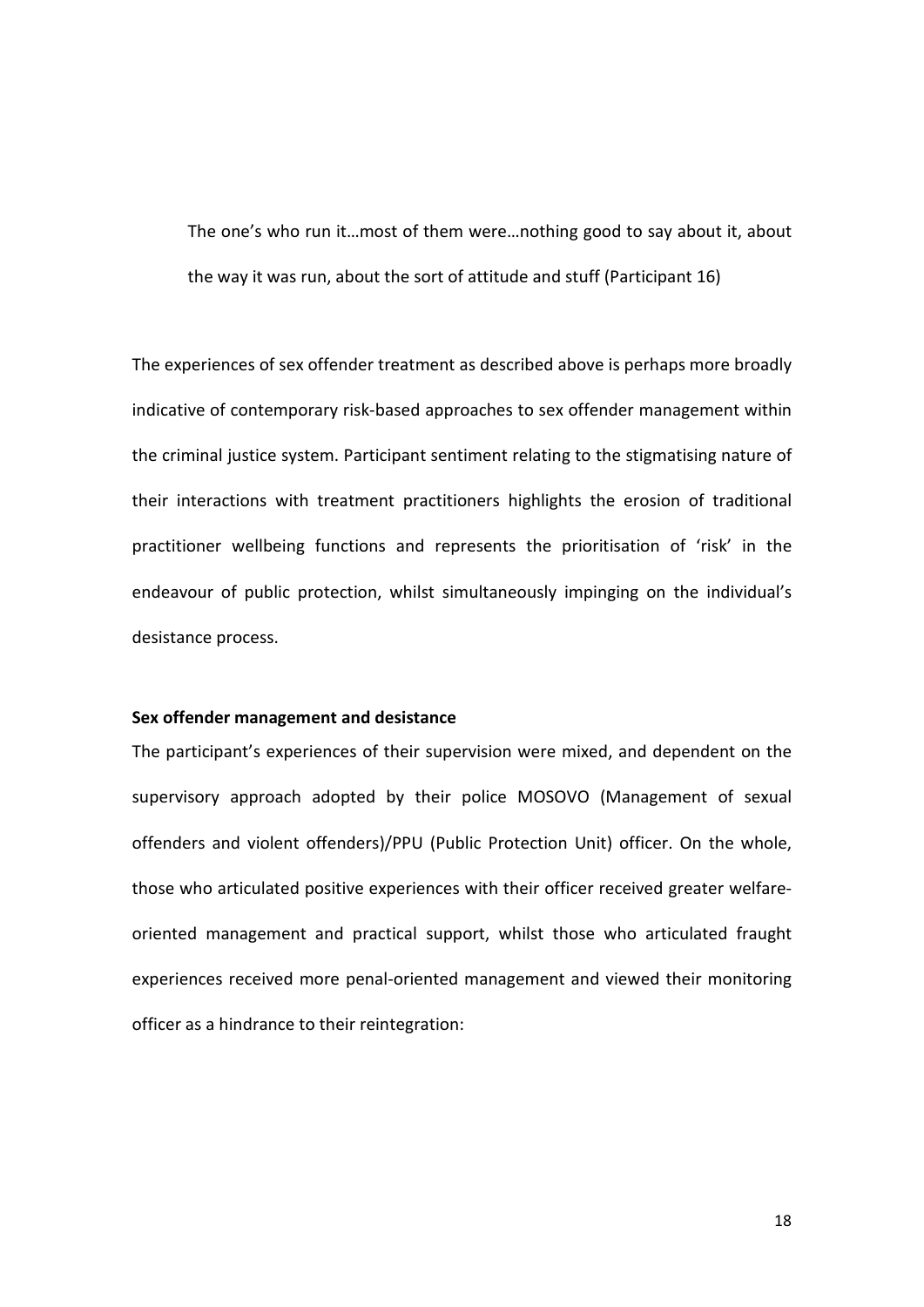She's brilliant, without her I don't think I could have got through it…she's just been there throughout the journey – really, really helpful (Participant 5)

You couldn't ask for a better person…I mean, Mother Teresa reincarnate…she's unbelievable (Participant 12)

The relationship with my PPU Officer was very offensive and destructive. I didn't feel I could talk to him, and he looked down at me like a piece of dirt…it seems whatever I do I have to go through him *every time…*I'm like let me get on with it, why you putting spanners in the works (Participant 7)

The accounts provided above reflect the observation by Göbbels et al. (2012) on the importance of close working relationships between those charged with managing individuals convicted of sexual offences and the individuals themselves, noting the role played by relational aspects in narrative identity reconstruction. Wood and Kemshall et al (2007) also found that supervision styles which promoted positive change in the individual, referred to as 'pro-social modelling', were much more successful at engaging the individuals and had a noted effect on rates of recidivism. Similarly, Healy's (2012) study demonstrates that those who shared positive relationships with their monitoring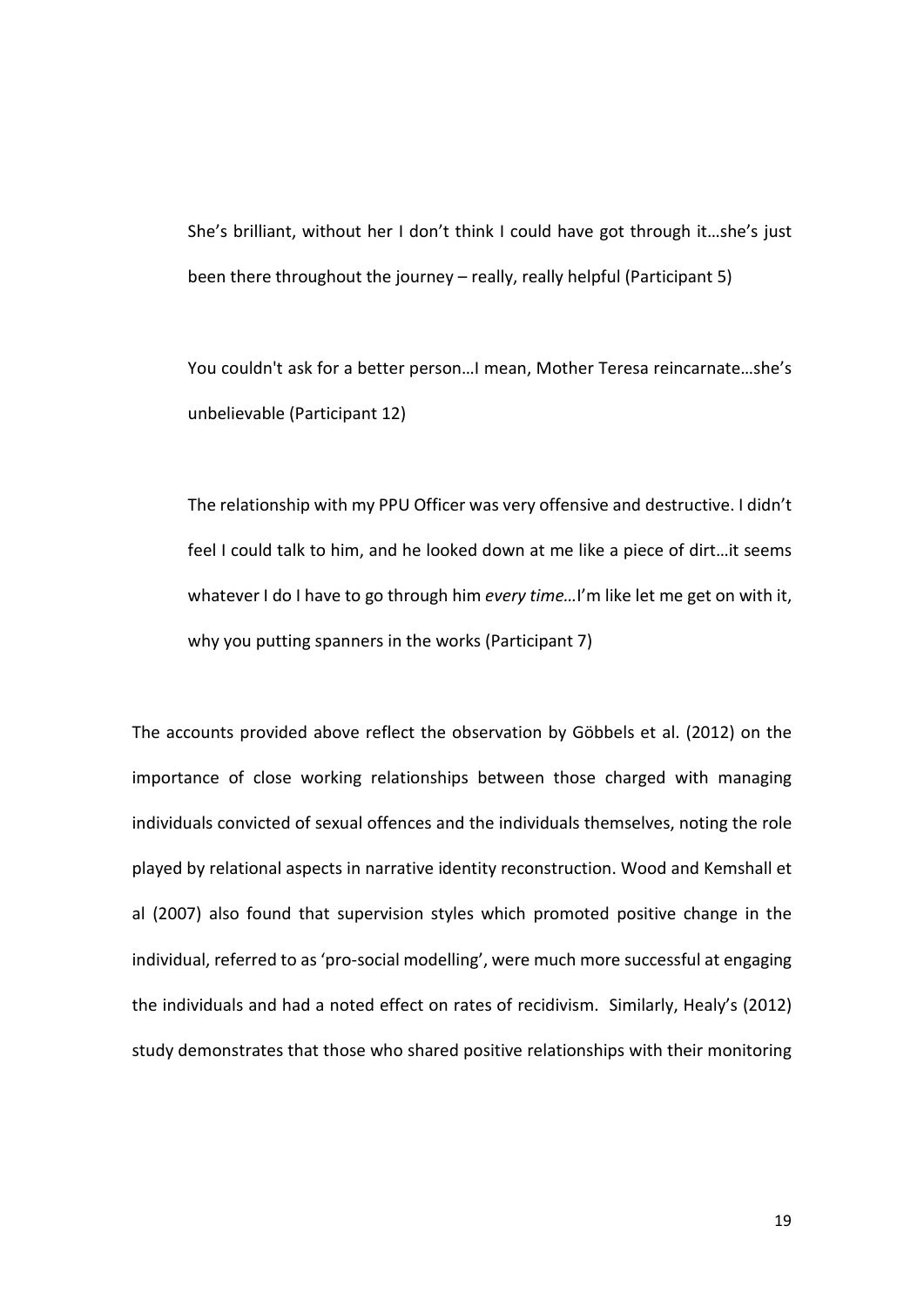officer were more likely to reflect substantive desistance, compared to those who received 'surveillance' supervision. Interestingly, the participant responses highlighted in this section further demonstrate that while the new penology prescribes rigid practices to the management of sex offenders, professional discretion can be used to foster a pro-social approach which enables the offender to make positive changes which promote desistance.

Another aspect of sex offender management highlighted in participant responses, relates to the impact of the Sex Offender Register (SORN) on the desistance process. Indeed, the introduction and use of the SORN potentially impedes the development of a new non-offending identity, since its use even after other supervisory conditions have ended, serves to emphasise the ongoing risk posed by the individual; something which creates great difficulties when those convicted of a sexual offence seek to negotiate a new identity that is not defined by their past behaviours. As one participant in Levins and Crewe's (2015: 489) study stated, 'I'm not a sex offender. I committed a sex offence'. Participants thus viewed the SORN as doubly stigmatising and unnecessary, given the numerous other conditions they were already subjected to: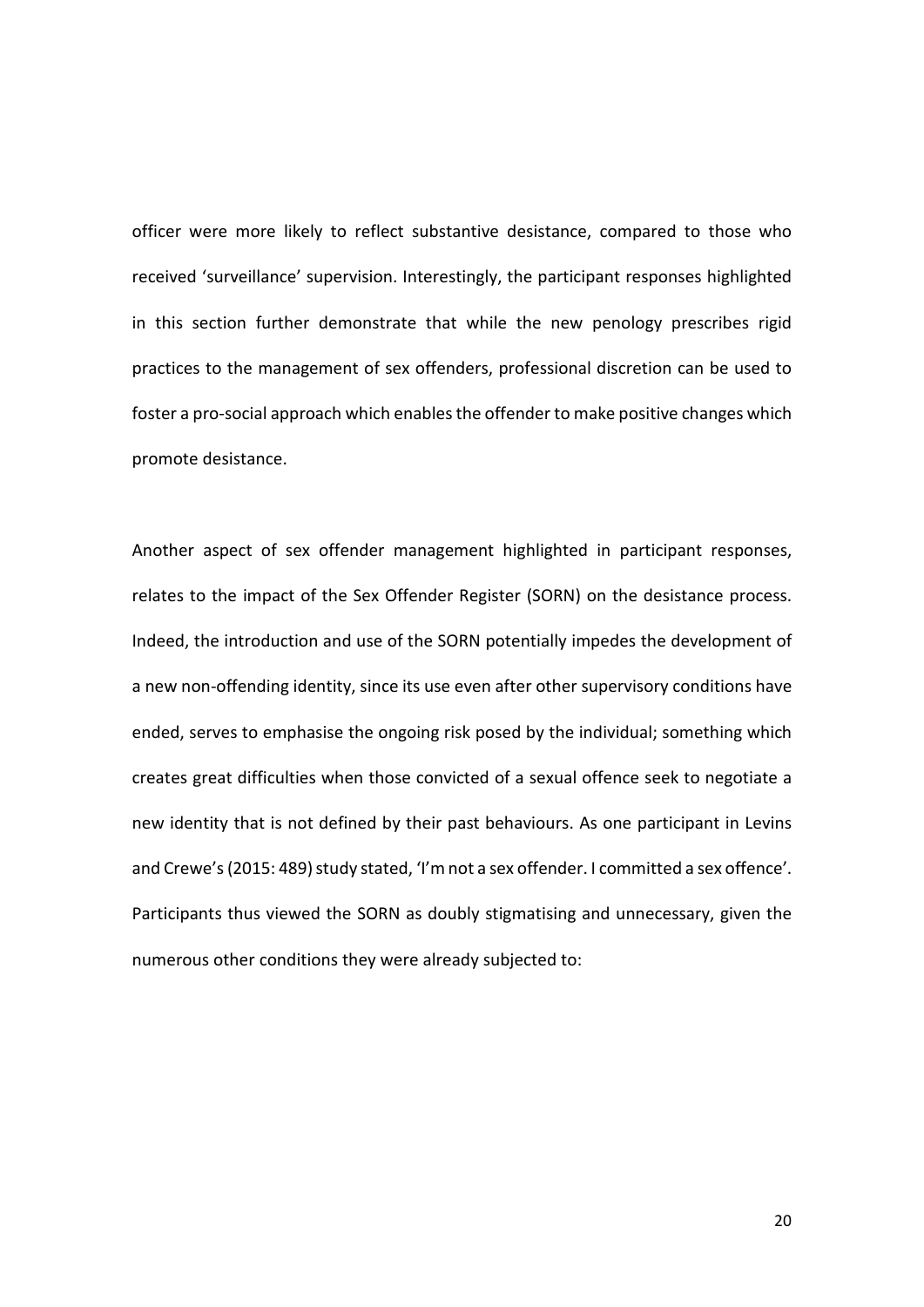I absolutely hate it...I mean, the thing with the register is that it's a constant reminder and even though you were sentenced and you've done your time and you've suffered more than enough… and believe me I suffer every single day, through the loss of my daughter and trying to get her back. The register is just an added ten-year sentence because…you're never really free (Participant 12)

As Tewksbury discussed some eight years after the implementation of the SORN in the UK, the register, the restrictions it enforces and the shame of being on it, are all ways in which the individual is continually punished for the commission of a sexual offence (2005).

### **Informal control mechanisms and desistance**

The importance of informal social controls for desistance has received much attention in criminological literature, most extensively by Sampson and Laub (1993, 2003, 2005), who propose that informal social controls such as marriage, intimate relationships, routines and employment, enable 'turning points' away from criminality'. However, the applicability of this concept to the desistance process of those convicted of sexual offences, has been called into question. In their study, McAlinden et al. (2017) found that while the importance of such things as employment and relationships featured in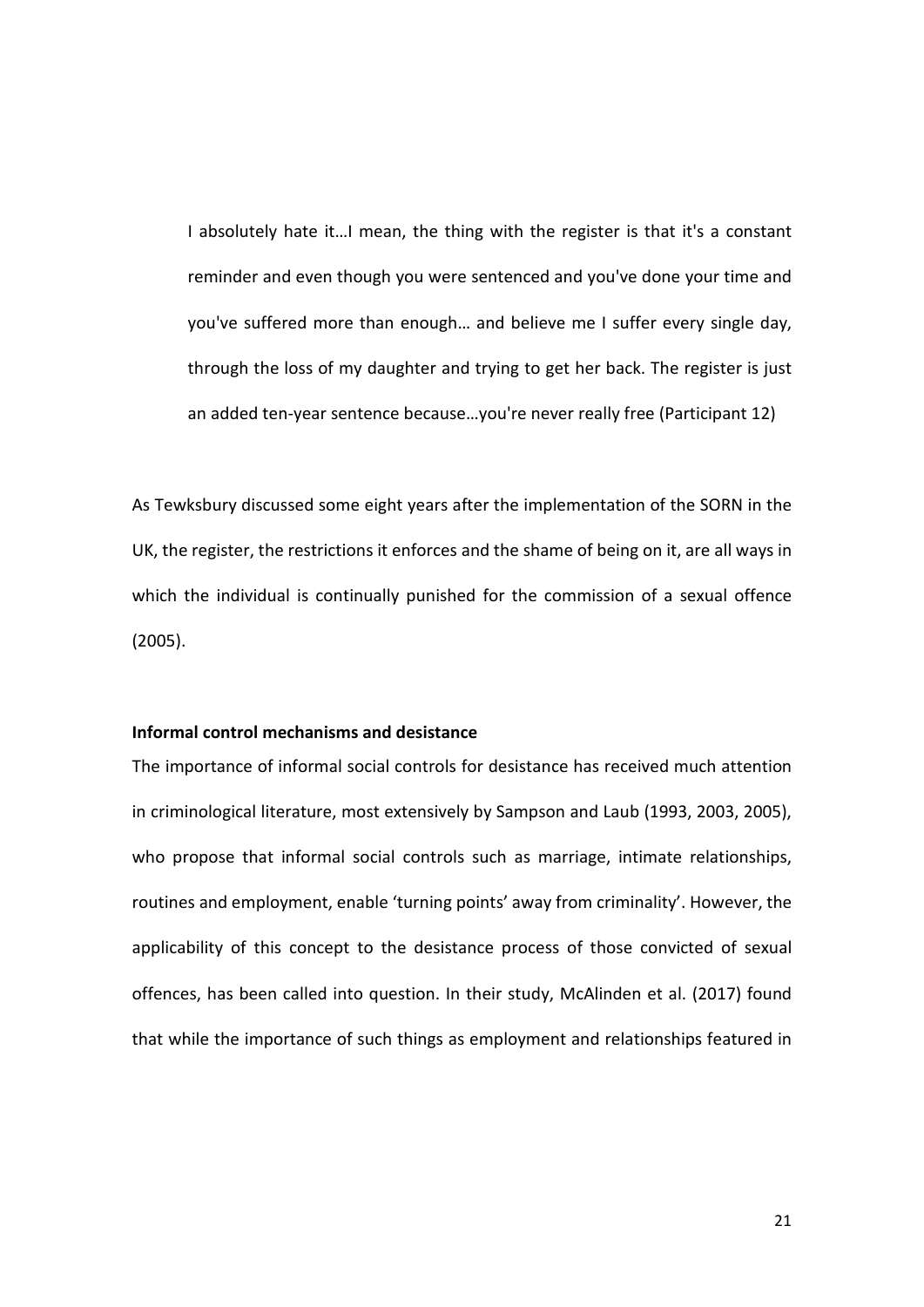the narratives of their participants, these did not represent 'turning points' in the desistance process. Interestingly, their participants articulated that desistance occurred despite a lack of employment opportunities, and involvement in intimate and familial relationships; demonstrating that for those convicted of sexual offences, the theoretical concept of 'turning points' may not be relevant.

Interestingly, our findings suggest that informal social controls can in fact both enable and constrain an individual's opportunities for desistence, and this is perhaps best demonstrated by the participant's discussions of family and intimate relationships. For many of the men, informal social controls, such as family, were a positive aspect of their lives, encouraging them to remain offence free.

I'm very optimistic I've got family…it gives me a feeling of self-belief and selfesteem (Participant 3)

I've had very supportive friends and people that are around me. My kids are very supportive as well. They've been there for me. When I sat there fighting with depression…family really kept me, got me back straight again. That's the most important thing (Participant 16)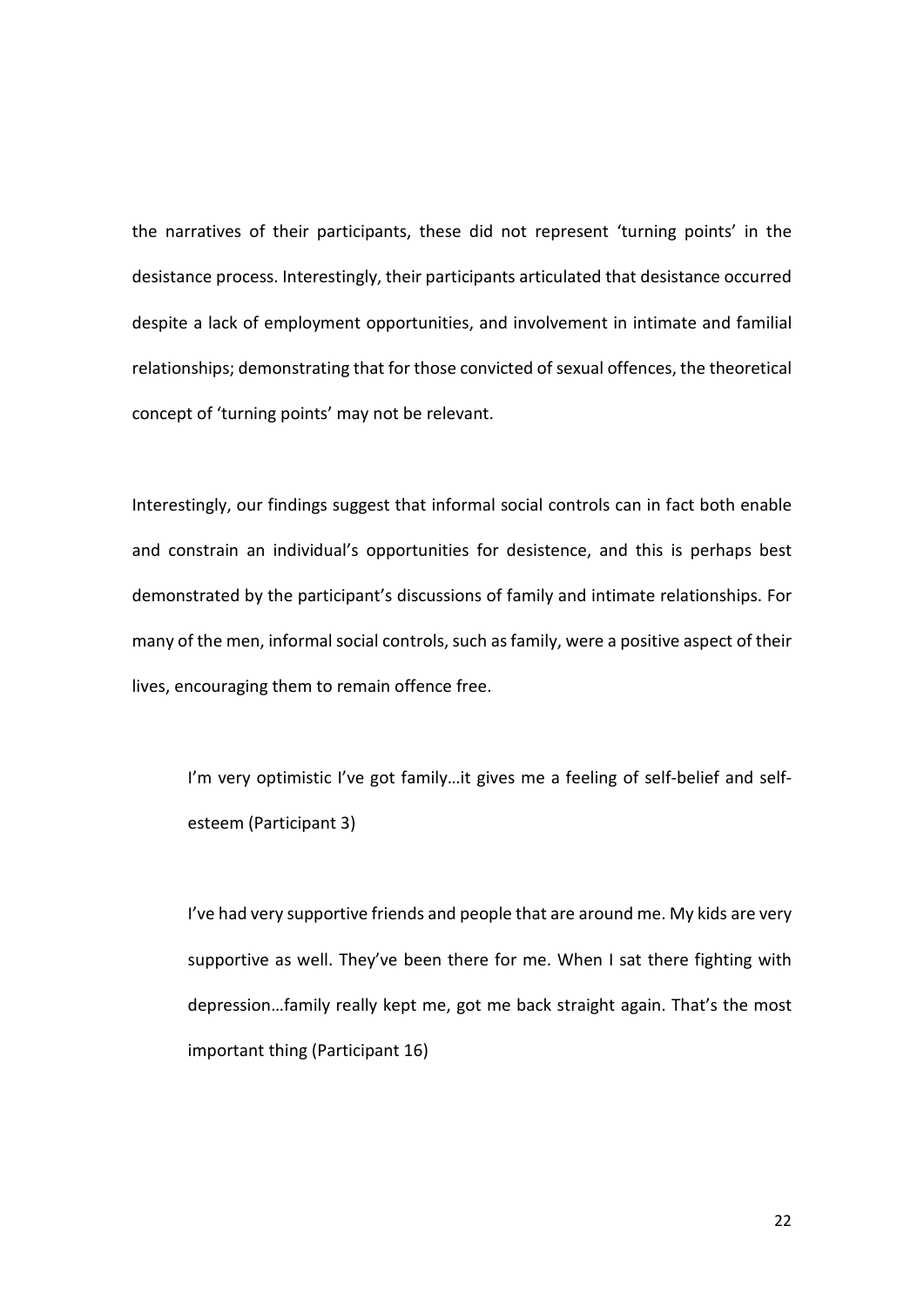For one participant, the potential loss of a relationship with his wife, as a consequence of reoffending, was demonstrated, supporting Paternoster and Bushway's (2009) finding that desistance might be fostered by the realisation that continued criminality could result in the end of important intimate relationships:

I put so many people through so much…the amount of chaos I've caused, I can't do that again…that's enough to keep to the straight and narrow. I would lose my Mrs (Participant 17)

However, whilst for some the importance of familial support and intimate relationships for desistance cannot be underestimated, other participants found that these sites of informal social control actually constrained their opportunities for desistance. A key issue raised by participants was the intrusiveness of sex offender management in their intimate lives. It was felt that placing relationships under the microscopic gaze of those agencies involved in the management of sexual offenders, compounded existing difficulties in relationship formation due to, the heightened dimension of deviancy attributed to such offences; the need to disclose such offences as a condition of their license; and complexities relating to the appropriate time to disclose such offences in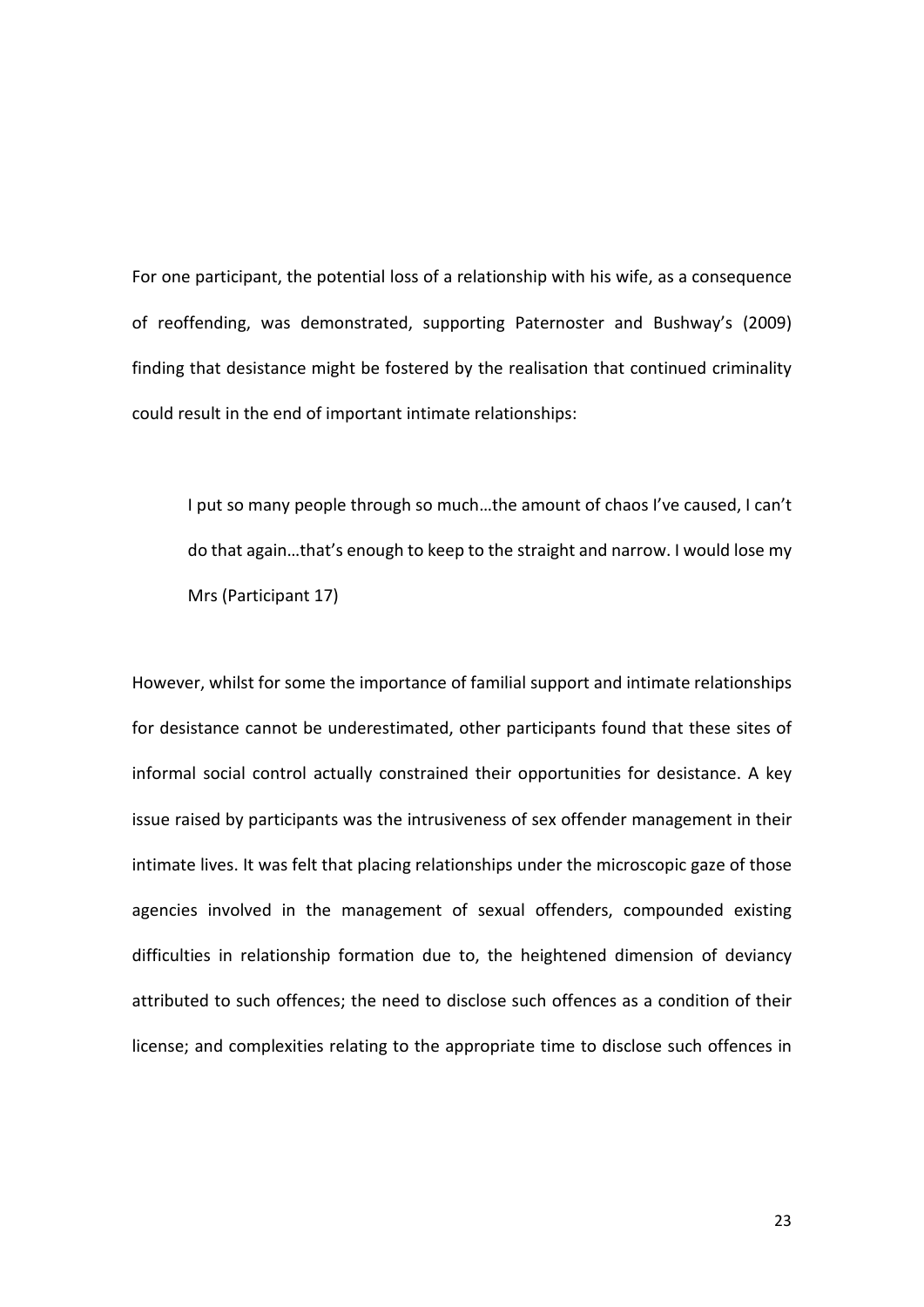new relationships. Indeed, while an obligation exists for offender managers to inform new intimate partners of such offences, participants felt that they were not afforded the chance to disclose these offences on their own terms, or in a way that minimised the likely impact on their relationship and ultimately their future (Simons and Barr, 2014).

I had a very close friend who I used to go out to dinner with once every couple of months… we used to go out for dinner and have a chat… she knew everything about my offence – I was questioned at *such* length about this poor girl I actually ended the friendship – it was not worth the hassle for her, for them to go round and see her – come on, she has done nothing wrong (Participnat 6)

The only thing that bothers me is that one day, if I ever have children with her or anybody else, this is going to play a problem, because say I meet somebody else, I don't tell her about the case because there's no point making unnecessary worries, but then we have a child and then probation would like to get involved (Participant 12)

It seems that what Tewksbury (2005: 69) terms the 'collateral consequences' of sex offender registration, such as '…employment restrictions,…stigmatization, family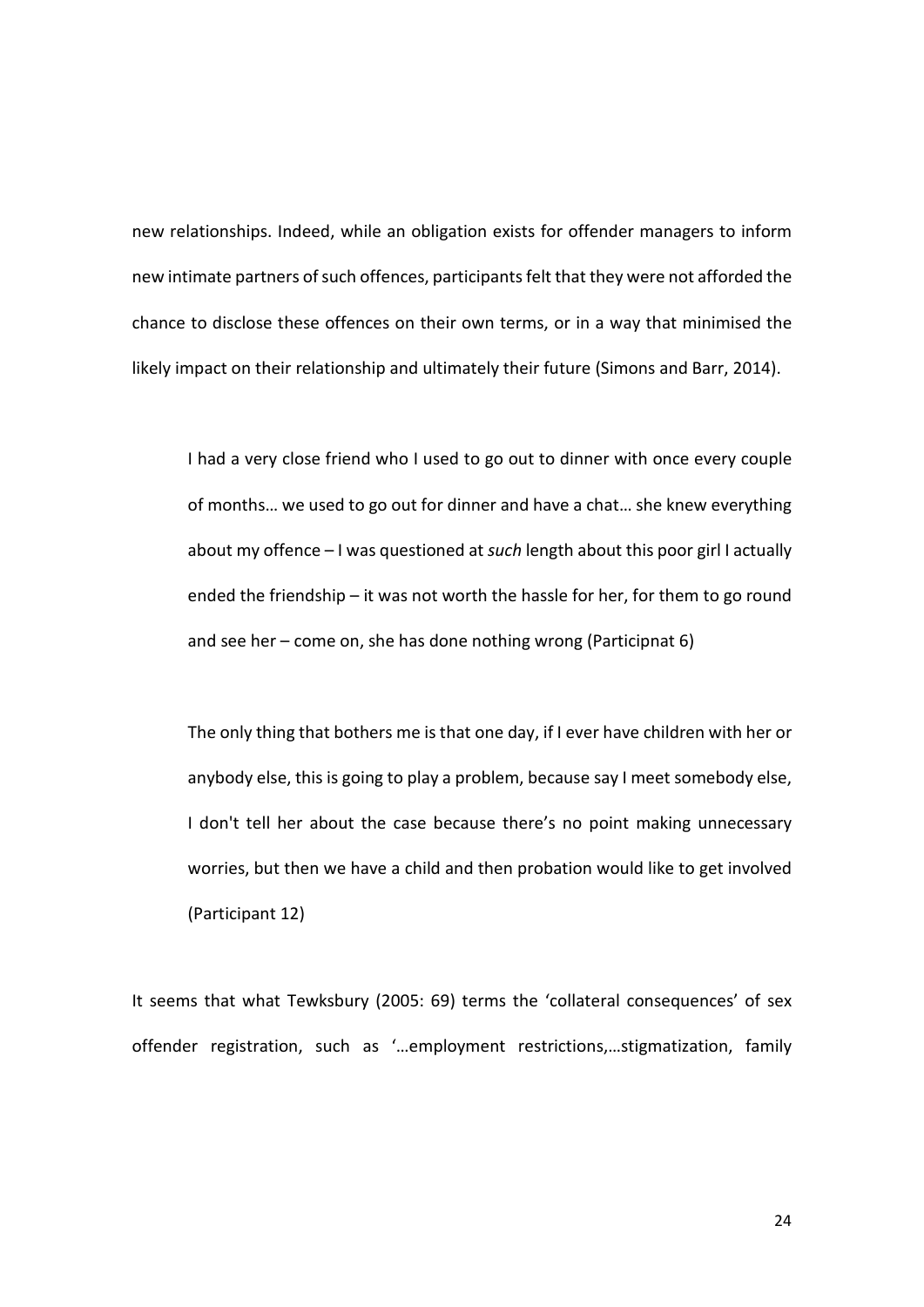ostracism, loss of housing, and financial losses', often limit the potential for informal social control mechanisms to enable desistance, and instead create barriers. Consistent with the literature on this issue (Tewksbury, 2005; Mustaine et al, 2006; Levenson, 2008; Levenson & Tewksbury, 2009; Lussier et al., 2016; Reed, 2017), such barriers discussed by the participants, included those imposed by restrictive supervisory and license measures that constrained the participant's ability to secure employment and housing, as well as establishing and maintaining close relationships.

Participants discussed how license conditions impacted on interactions with existing family members, hindering the cultivation of close family ties. They were conscious of the 'burden' their presence posed to their loved ones, and many discussed the isolation they faced as a result of trying to rebuild relationships, whilst also negotiating the requirements of their licence conditions:

It's so simple for me to say 'oh, I want to see my daughter' but I've got to think about the impact on her life. She's not going to know me, not the way I want her to know me (Participant 12)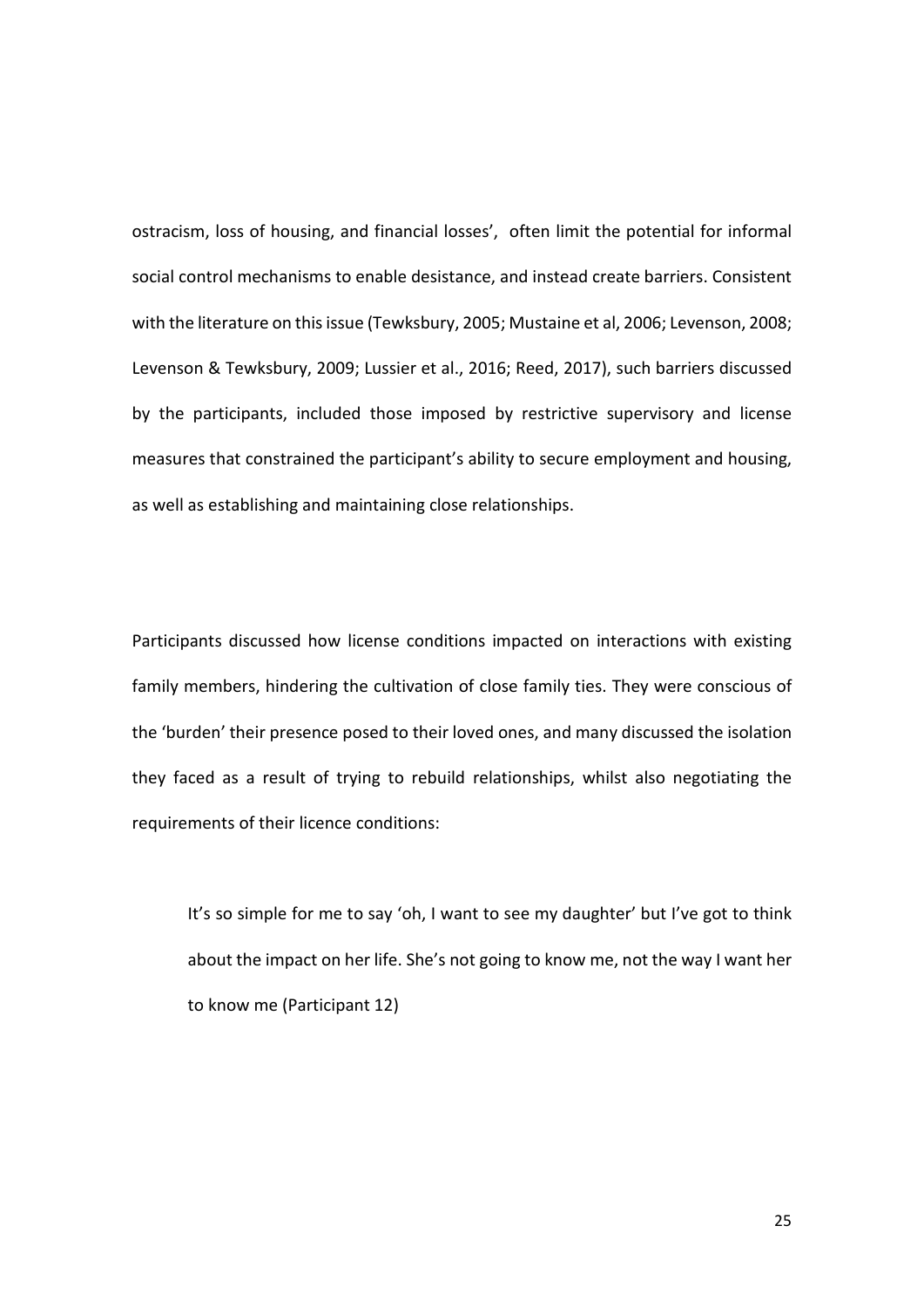I was not allowed to go up and see them because she couldn't have me in the house while she looked after two children…because the mum had to be in the room with the child, so if she wanted to go to another room or the toilet, the child had to go with her and you don't take a child to the toilet when you go in it…so I avoided being an inconvenience (Participant 13)

Participants also illustrated the compounding effect of geographical restrictions, determined by their license conditions (Lussier et al., 2016). As well as having substantial impact on already highly restricted residency; something Reed (2017:22) terms 'the most debilitating requirements that sex offenders face in regards to punishment post-incarceration'; geographical restrictions also had the effect of distancing the participants from their social networks and limiting participation in vocational activities essential to securing employment:

I know all my exclusion zones. The only problem is I have to get to two buses to go a different way…for job interviews...I have to get off at a stop and walk the back streets because I'm not allowed on the main street (Participant 1)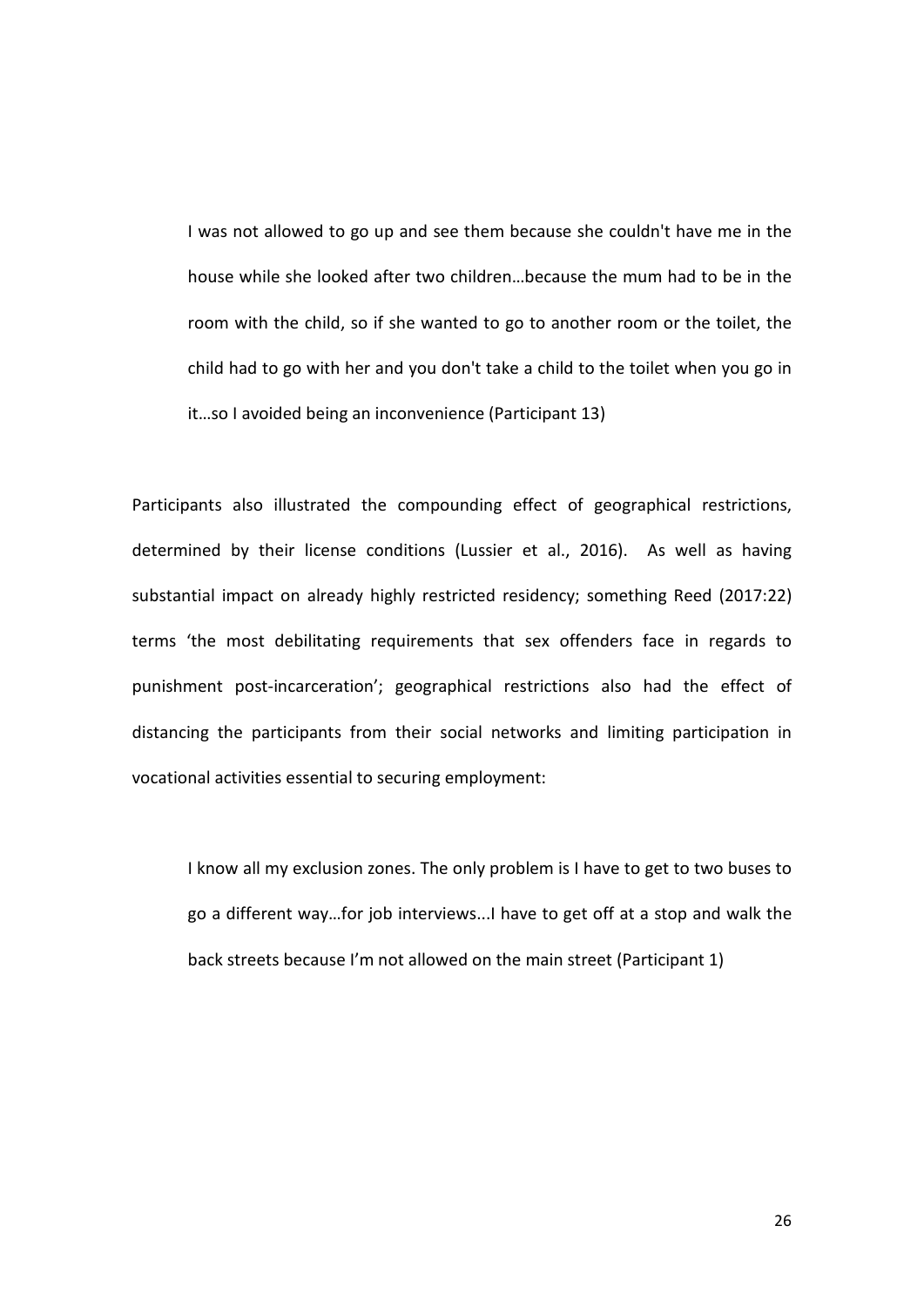It's hard getting a job…it's because of the SOPO (Sexual Offences Prevention Order) which if I start early in the morning will tie in with the schools…the same in the evening. I don't get my independence (Participant 7)

Scholars such as Kruttschnitt et al. (2000) and McAlinden (2009) emphasise the importance of stable employment for offender desistance, highlighting that the benefits afforded to offenders, reach far beyond financial security. Indeed, employment allows for the creation of social networks and provides the individual with a 'symbolic expression of successful desistance' (King 2013: 157), used to negotiate their nonoffending identities with others. However, just like the participants in Lussier et al's study (2016), gaining employment was one of the many obstacles the men faced as they attempted to re-enter their community.

Also consistent with the literature (McAlinden et al., 2016; McAlinden, 2009; Brown et al., 2007), participants highlighted how the 'sex offender' label, communicated through mandatory disclosure to possible employees, prevented them from engaging in meaningful work. The majority of participants were finding it difficult to secure jobs which matched their skill set and were currently engaged in low status work with minimal pay: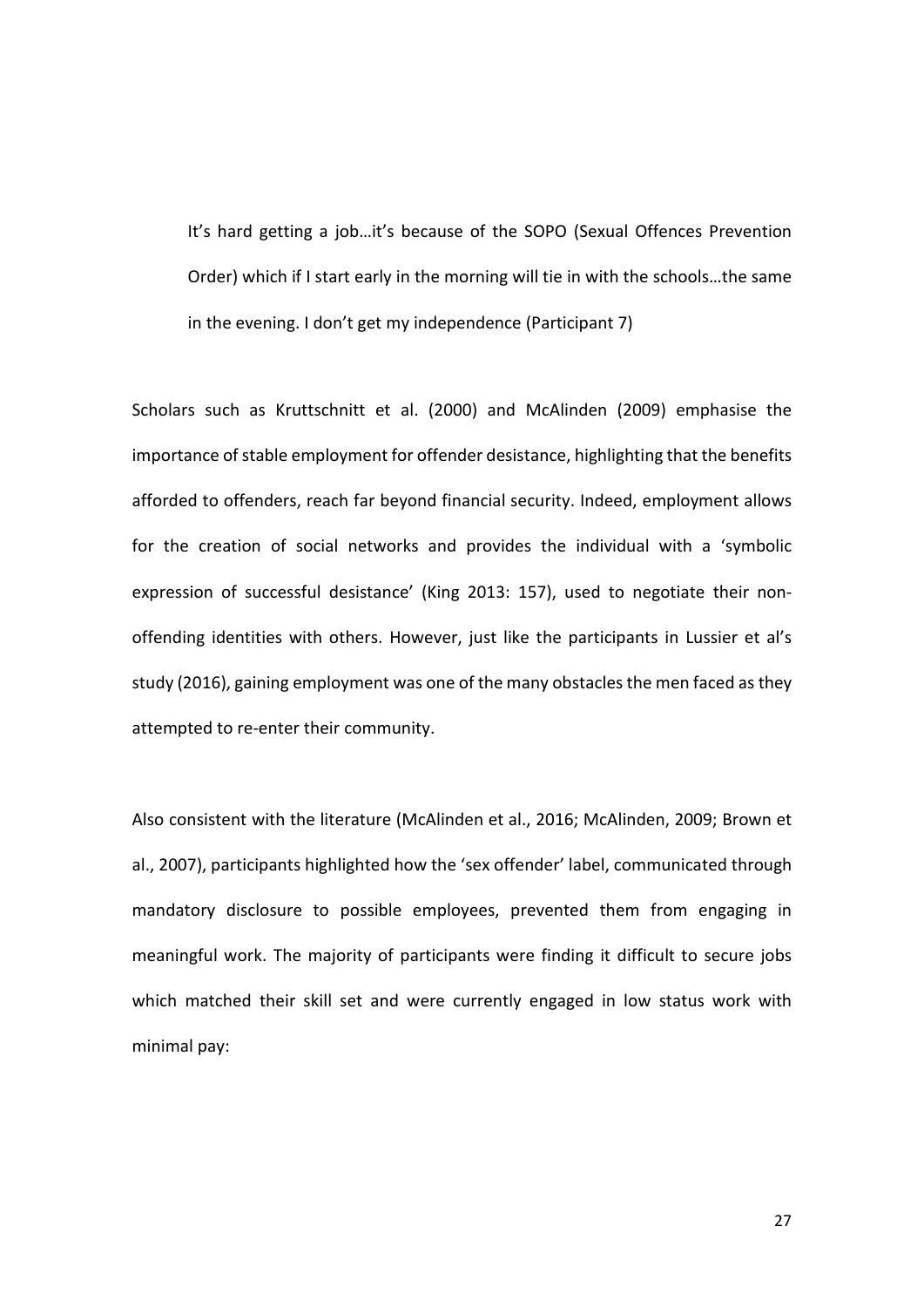I had to tell them in a previous interview for a job…their faces just fall. Its ok I understand… it's being punished more than the sentence in a way (Participant 4)

I'm a barber by trade. They said I was perfect but then came the disclosure, I told them my offences and then I never heard from them again (Participant 2)

Many also highlighted the importance of social contacts (Brown et al., 2007; McAlinden et al., 2017) in securing employment and the frequency with which rejections were received once their offence was disclosed. In a similar vein, some participants revealed that they were not required to disclose their criminal convictions, and believed that they would have been rejected from their job had they been mandated to:

It was very difficult to get a job. But my current job just didn't know my offence. Just get on with your job…the boss is a mate of mine (Participant 2)

To this day, if it weren't for disclosing the offence I would still be employed by him…I was virtually his second-hand man (Participant 7)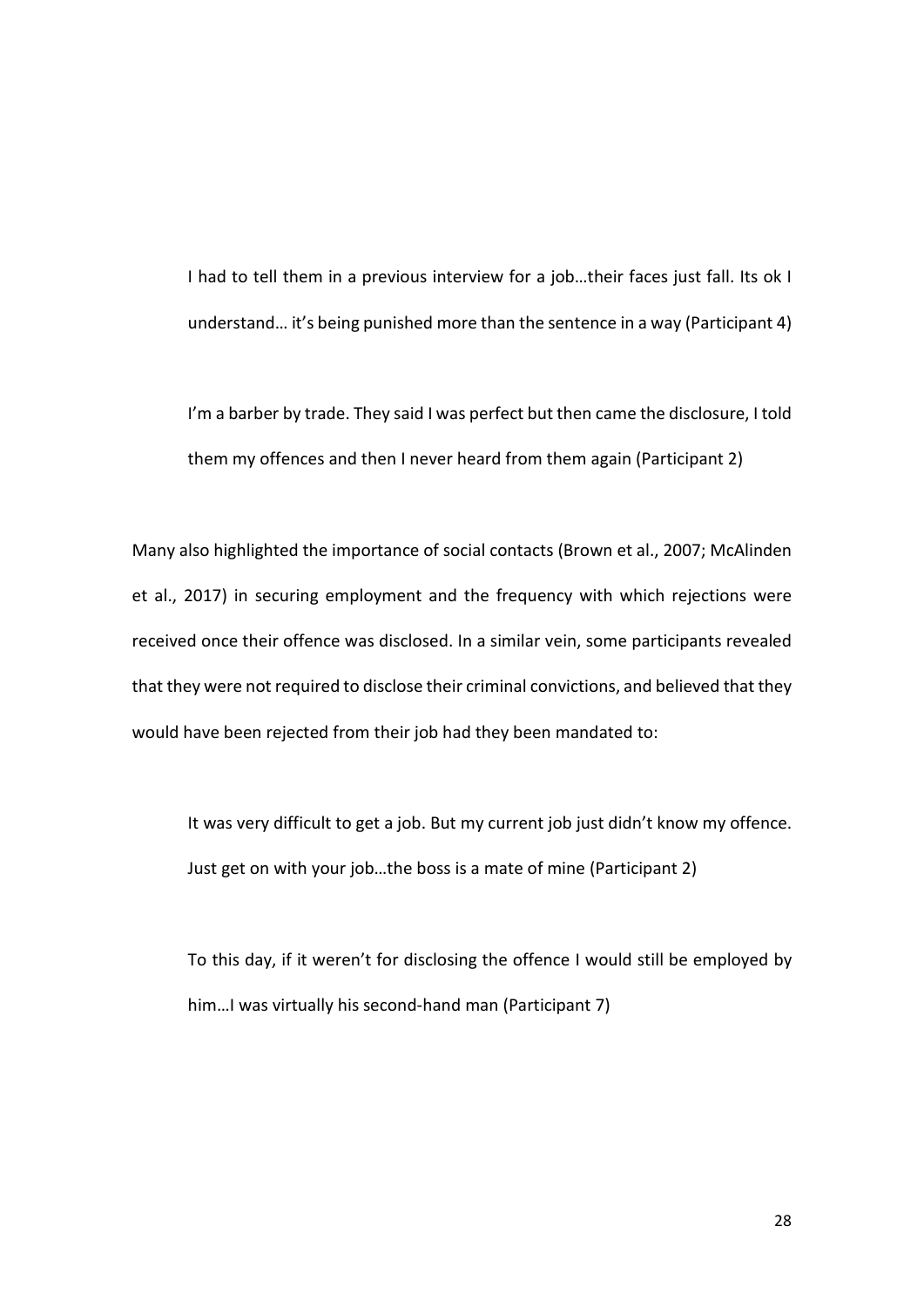### **Discussions and conclusion**

Current sex offender management practices are underpinned by preventative governance principles, reflected in measures, which as McAlinden (2006: 202) state, 'are founded on the basic premise that the best way to protect the community and potential victims is through increased restriction, surveillance and monitoring of sex offenders'. The punitive techniques of offender management applied to those convicted of sexual offences are at odds with the evidence put forth by desistance research, which emphasises the interactional importance between the individual and the community in facilitating substantive change processes within the individual. As Weaver and Barry (2014:165) assert, 'the significance of formal and informal relationships (or lack thereof) and practical assistance to access opportunities for social participation have emerged as central features of assisted desistance'. However, as this paper demonstrates, far from enabling interpersonal and structural opportunities for change, the retributive approaches of the new penology have served instead to stigmatise and isolate the offender, impeding desistance.

This paper has highlighted the formal control mechanisms which serve as barriers to desistance; observing that while those convicted of a sexual offences are routinely subject to mandatory monitoring, management and engagement with treatment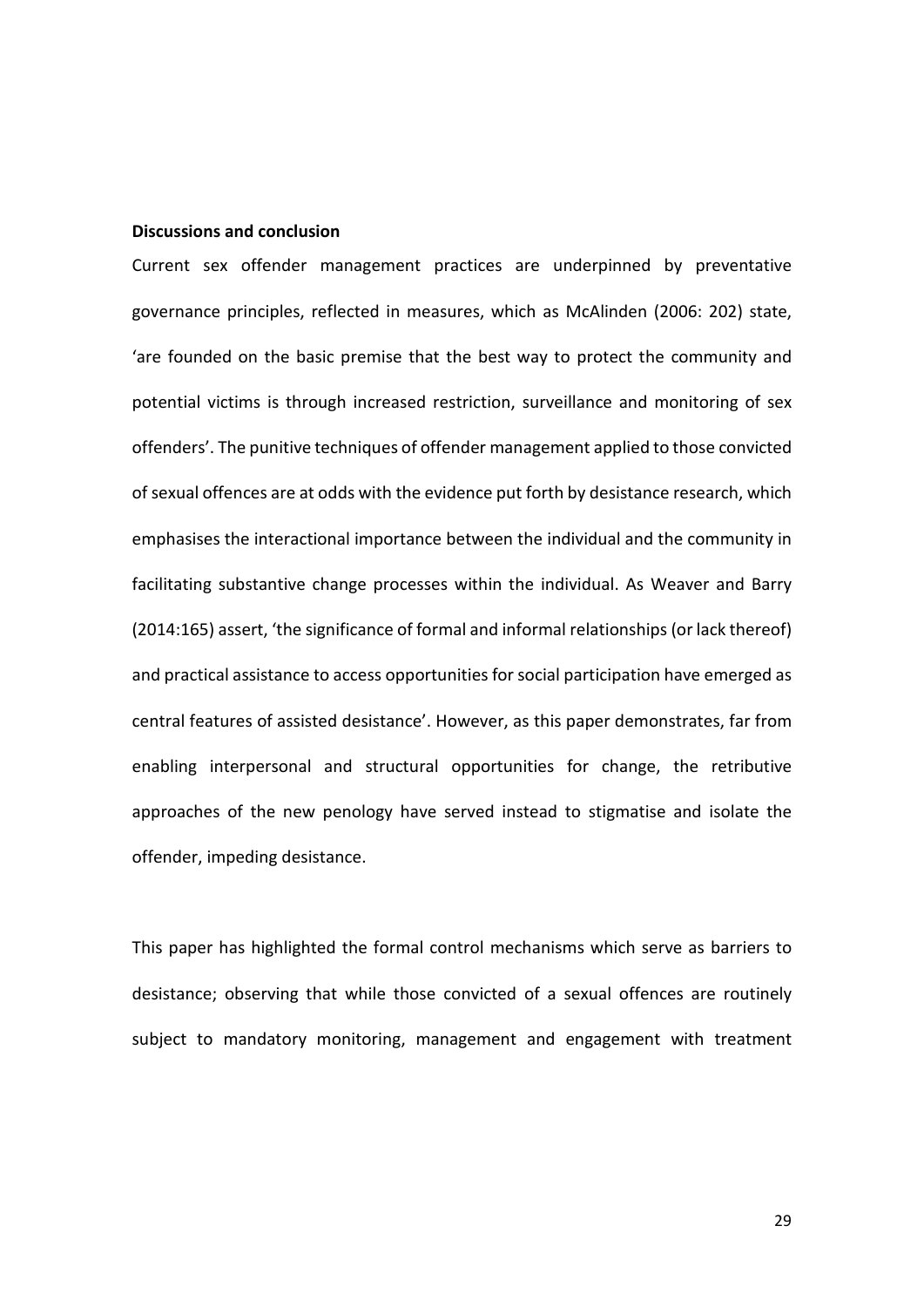programmes (Weaver and Barry 2014:166), where professional discretion was exercised and a 'welfare' approach adopted, participants felt more supported to access structural and interpersonal resources for change. Conversely, where they received a 'surveillance' approach, participants found this to undermine their opportunities for support which encouraged desistance, such as the fostering of meaningful familial relationships. Furthermore, participants also articulated the stigmatising nature of such 'surveillance' based practices which served to embed their offending identity. We suggest therefore, that while such 'surveillance' measures might be successful in limiting the opportunities for re-offending, they also inhibit the development of change processes which promote more substantial desistance, encouraging formal compliance in the short-term only.

This paper has also highlighted that informal social control mechanisms can create barriers to desistance for those convicted of sexual offences. Securing stable accommodation, gaining meaningful employment and maintaining family ties, despite being vital to an individual's chances of remaining offence free, simply become further hurdles to be negotiated, by individuals whose lives become overshadowed by the collateral consequences of sex offender registration (Tewksbury, 2005; Reed, 2017) . License conditions imposed by the current legislative and policy framework serve to limit the protective factors (de Vries Robbe et al., 2015) necessary for desistance, creating

30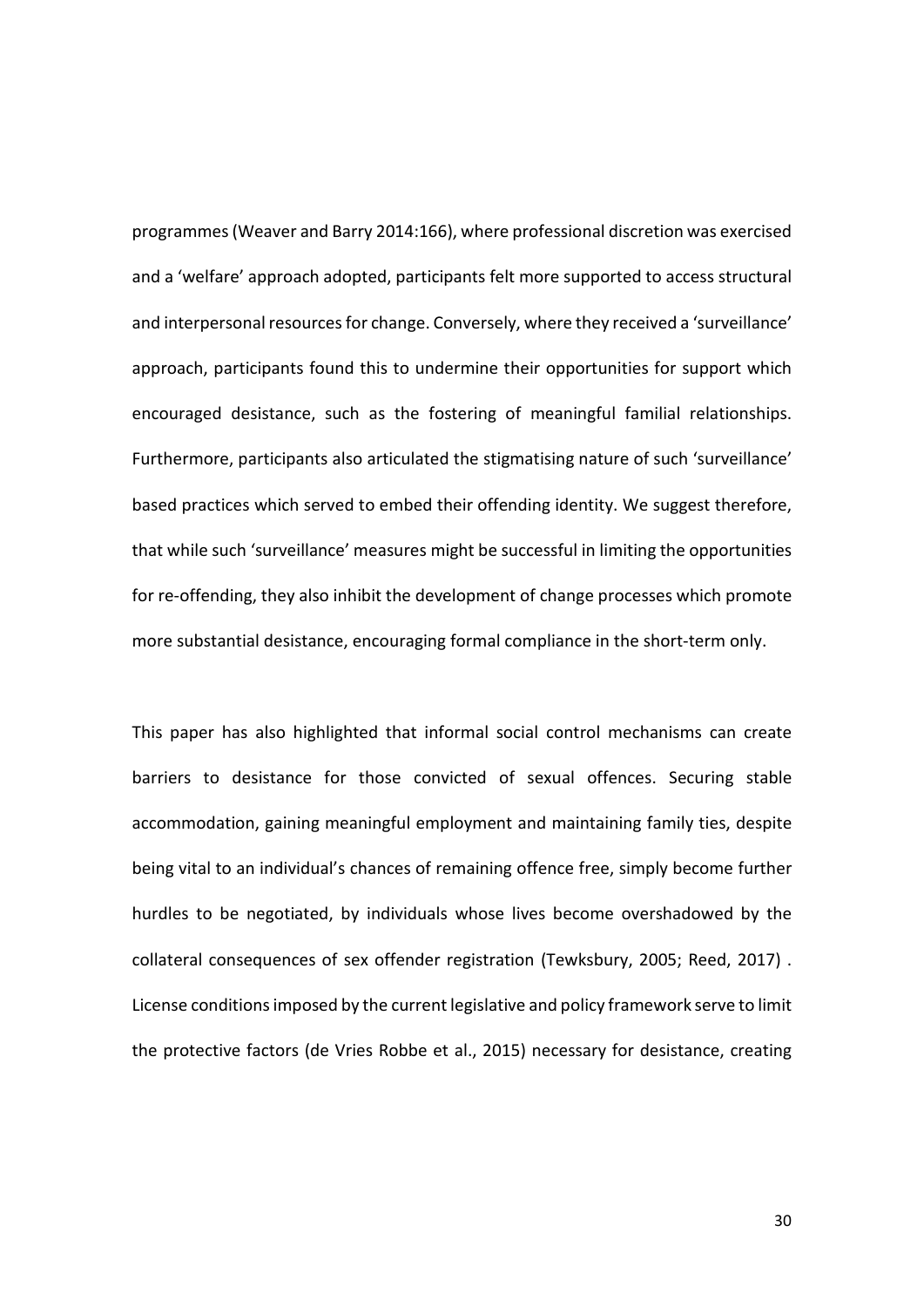barriers to an offender's engagement in activities that might foster a pro-social identity, such as employment and family involvement.

Employment barriers were heavily evident in participant's discussions, highlighting how disclosure requirements reinforced the label of 'sex offender' and underscored employment discrimination. Participants were often not only employed in low-skilled work, but where offenders were in skilled professions prior to their convictions, they were consequently unable to secure employment that conferred a similar status and salary.

The importance with which those convicted of sexual offences regarded familial and other close interpersonal relations has also been evidenced, with many participants depending on family and social contacts to secure accommodation and employment (Brown et al., 2007; Mc Alinden et al., 2017). Beyond practical assistance, the formation and/or maintenance of close relationships is evidenced as an important factor in an individual's 'turning point' away from criminality and into sustained desistance. To this end, participants reflected on how their commitment to familial and interpersonal relationships encouraged their desistance. However, while family support was considered pivotal to participants, they also highlighted how their management within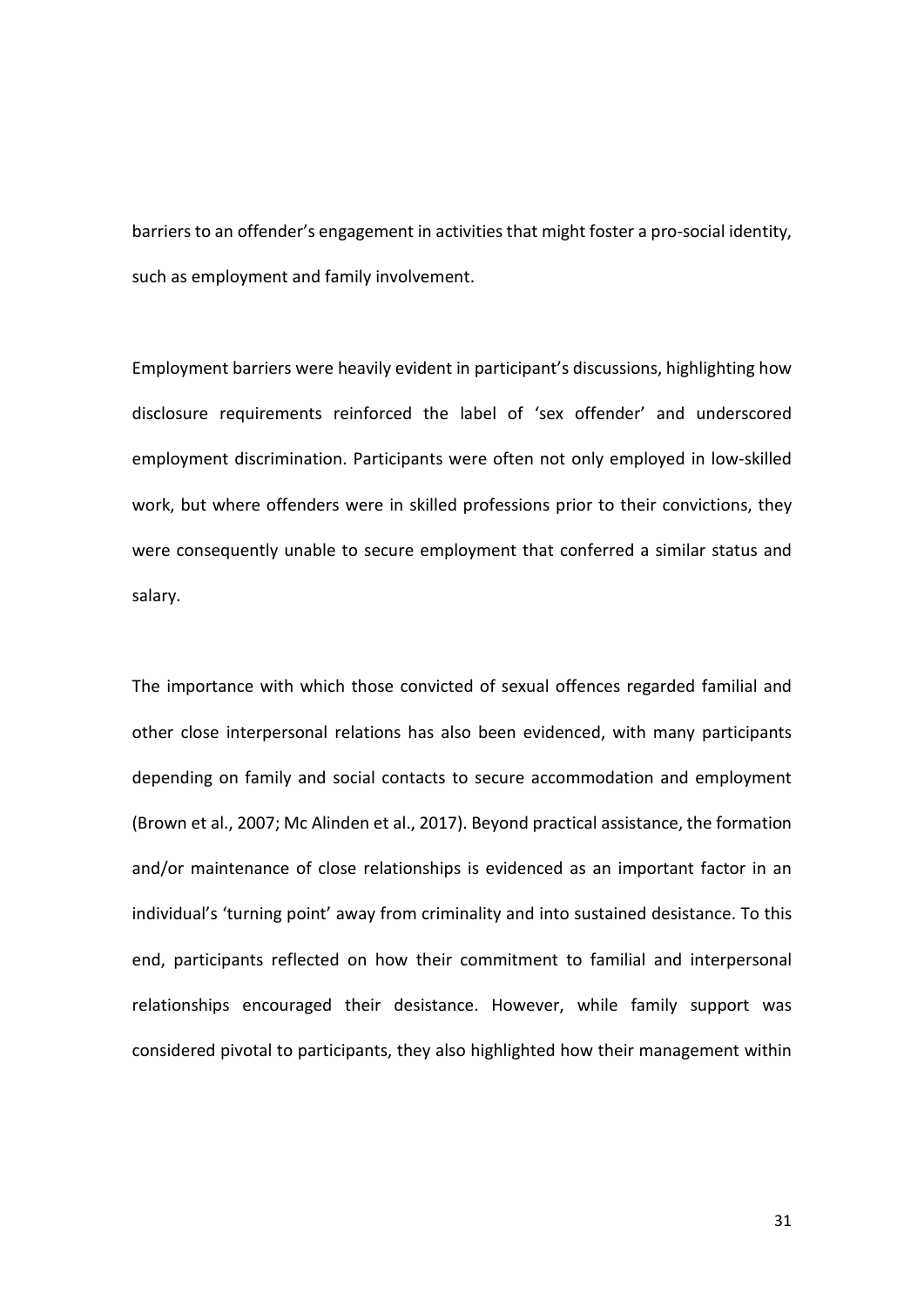the community rendered the building of these relationships problematic. Consequent to license conditions, participants had lost contact with their family and friends; isolated themselves from these networks; or limited their interactions with them. In addition to this, participants also articulated how the intrusive management techniques of sex offender managers eroded their sense of agency and undermined the development of strong interpersonal relationships, factors considered vital in promoting long term change and desistance (Weaver and Barry 2014).

Taken together, the data presented in this paper highlights the pervasive and restrictive nature of sex offender management, with implications for crime reduction and prevention. The imperative to address retributive approaches is clear, but more can be done to manage those convicted of sexual offences in ways that enhance individual and community outcomes. Identifying 'what works' in the management of sexual offenders can begin by moving beyond a 'risk' perspective to incorporate the 'change' and 'care' aspects of offender rehabilitation (Kemshall, 2008; Weaver, 2014). This could occur through a strengths-based approach that is underlined by principles of restorative justice, based on 'themes of reconciliation, community partnership and social inclusion' (Kemshall, 2008; McAlinden 2016). In fact, risk and strength-based models of offender management need not be mutually exclusive and could be integrated, something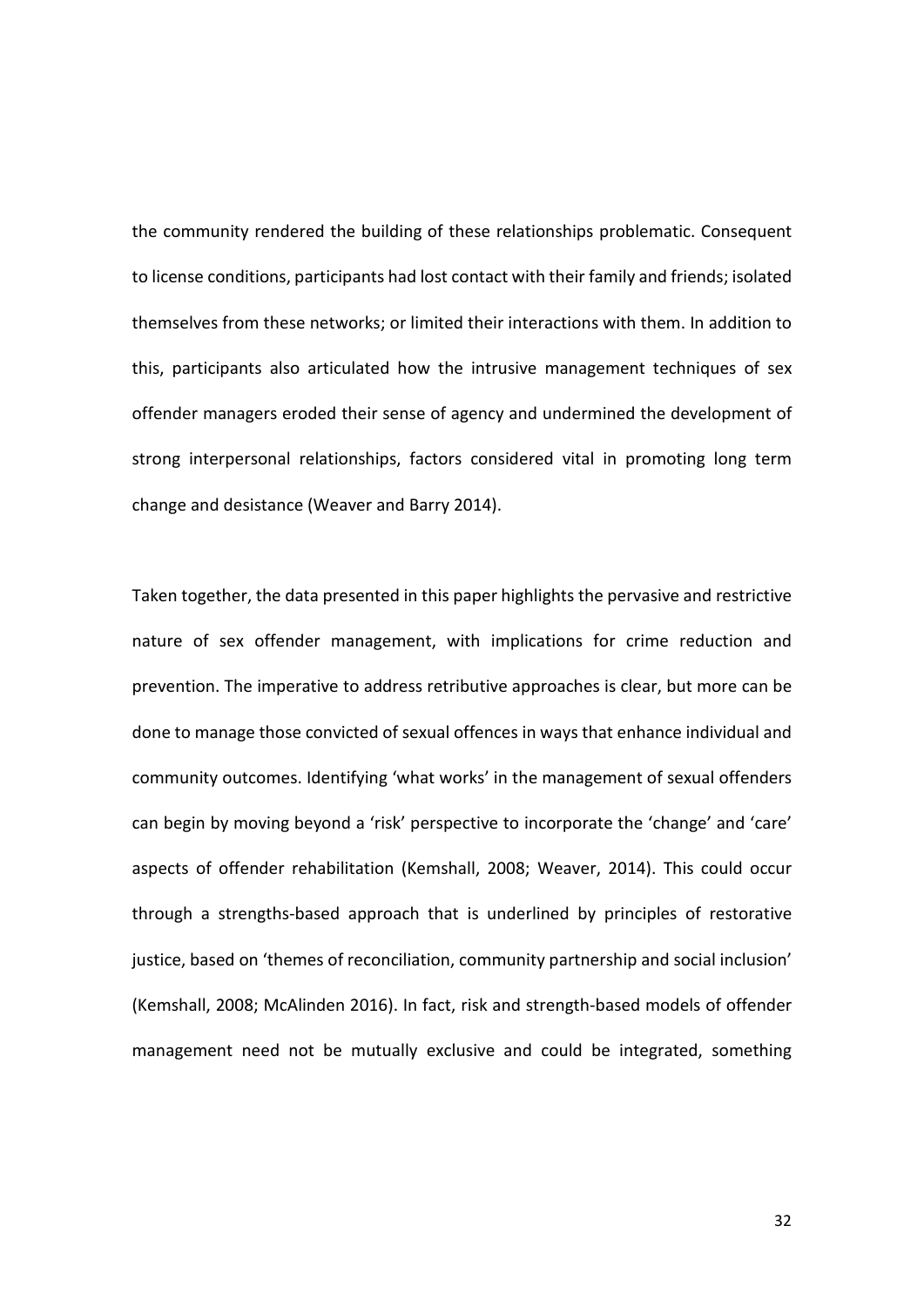scholars have previously emphasised (Zedner, 1994; Levrant et al., 1999; Daly, 2000; Duff, 1995; Hudson, 2002; Kemshall, 2008).

The integration of such approaches was discussed by Kemshall (2008) a decade ago; she proposed that the blending of the community protection model, which emphasised risk and public protection, and the reintegrative model, which emphasised the healing of the offender and the community, could provide a genuinely workable approach which satisfied both the need to punish and the need to rehabilitate. Despite this well evidenced proposal, it seems that what Petrunik (2002) terms 'panoptic social control', which is as Kemshall (2008) discusses, heavily tied to mass media representations of offenders and a highly punitive public, has remained the dominant influence on the management of those convicted of sexual offences.

It is, however, important to note that a small scale move towards the consideration of reintegration within the current regulatory framework of offender management has been introduced via the implementation of the Active Risk Management System (ARMS) sexual offender management tool (College of Policing, 2014). Having previously relied on static assessments of risk, such as Risk Matrix 2000, ARMS allows for the assessment of dynamic risk factors known to be associated with sexual re-offending, as well as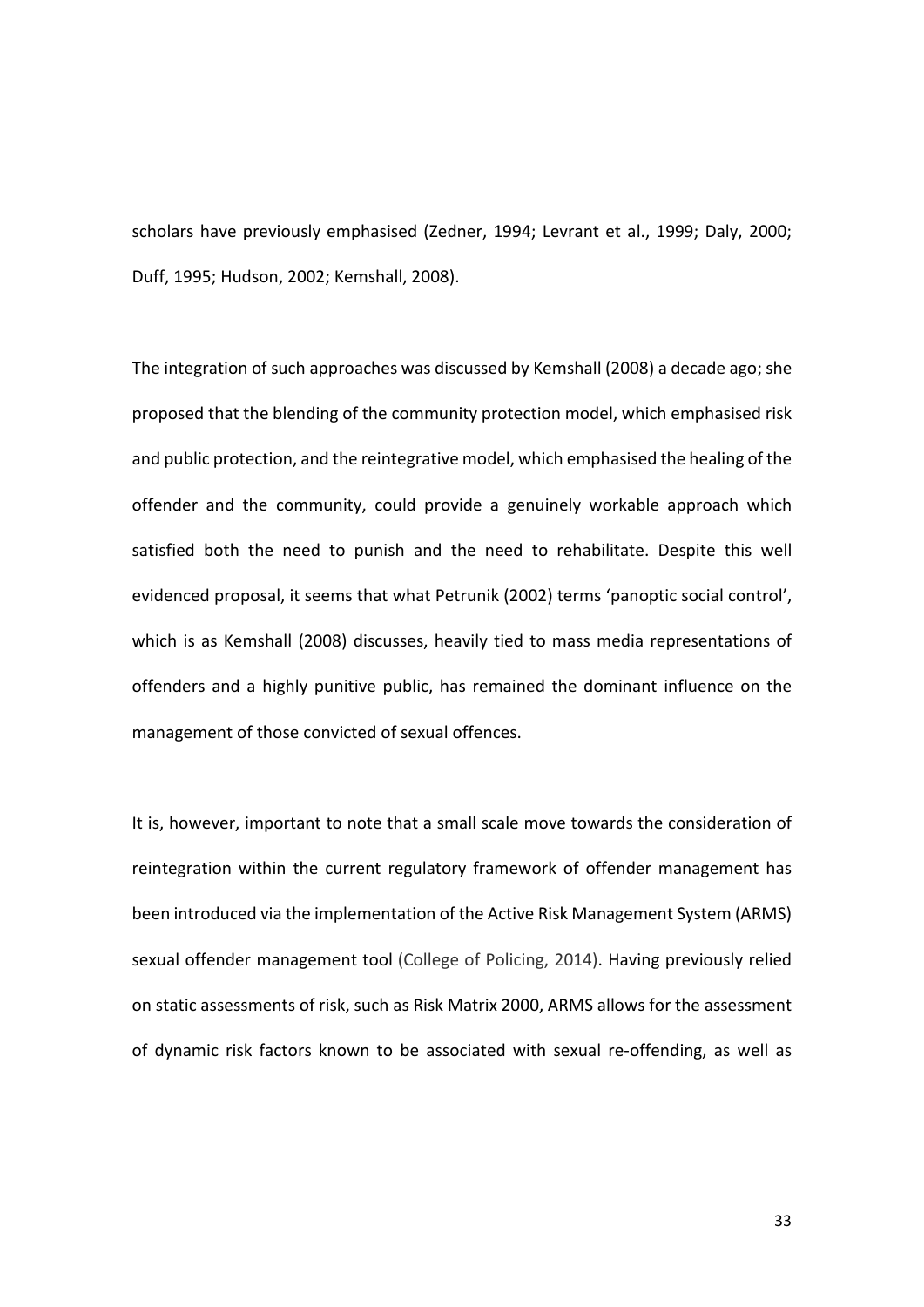protective factors known to be associated with reduced offending (McNaughton Nicholls & Webster, 2014). By conceptualising 'risk' more holistically and considering the assessment of those factors which protect an individual from sexual reoffending, ARMS has for the first time placed the concept of desistance firmly on the radar of the police practitioners who manage those convicted of sexual offences . Whilst at present little is known about the impact ARMS has had on the models of management being delivered to those convicted of sexual offences (see Kewley (2017) for the only study of ARMS to date), the inclusion of desistance focussed factors in risk management and assessment, represents a step change in the approach. By allowing offenders to develop and evidence pro-social factors in their lives, the individual does, for the first time, have the power to decrease their risk rating, therefore lowering their level of involvement with statutory agencies (Mann et al, forthcoming).

Those convicted of sexual offences represent a unique group of individuals, both in terms of their ongoing management and the sanctions imposed post-conviction, but also in terms of how their management impacts on their opportunities for desistance. If current legislative frameworks do not continue to adopt strengths-based principles which enable a more proactive and systemic approach to risk management, these individuals will, as Tewkesbury summarised over a decade ago, continue to be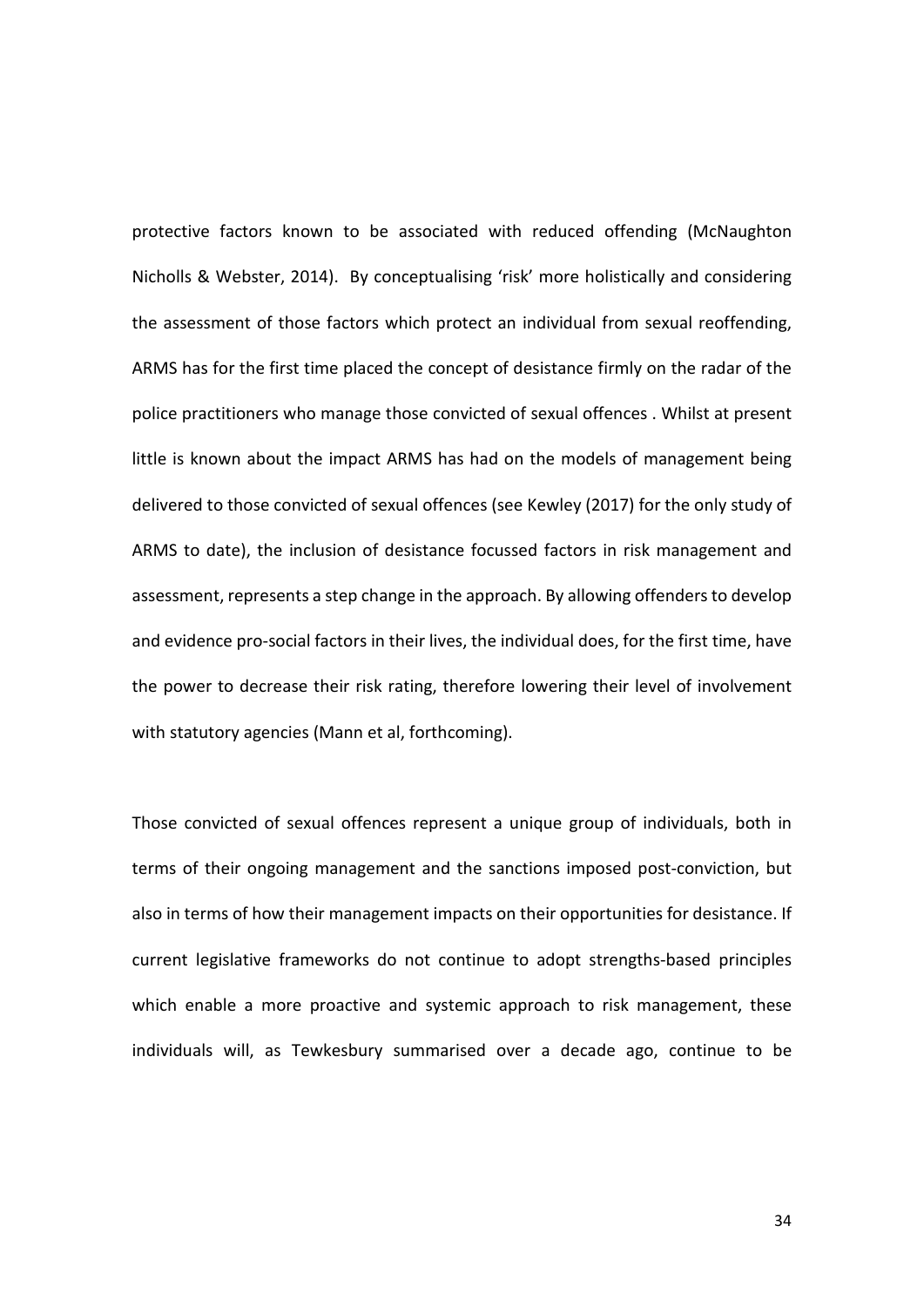'…punished through their sentences, through the shaming process of registration, and through the reactions and responses of community members…' (2005: 79). Such an approach may aim to protect the public (McAlinden, 2006) but actually results in the individual's loss of the support systems so vital to long term desistance.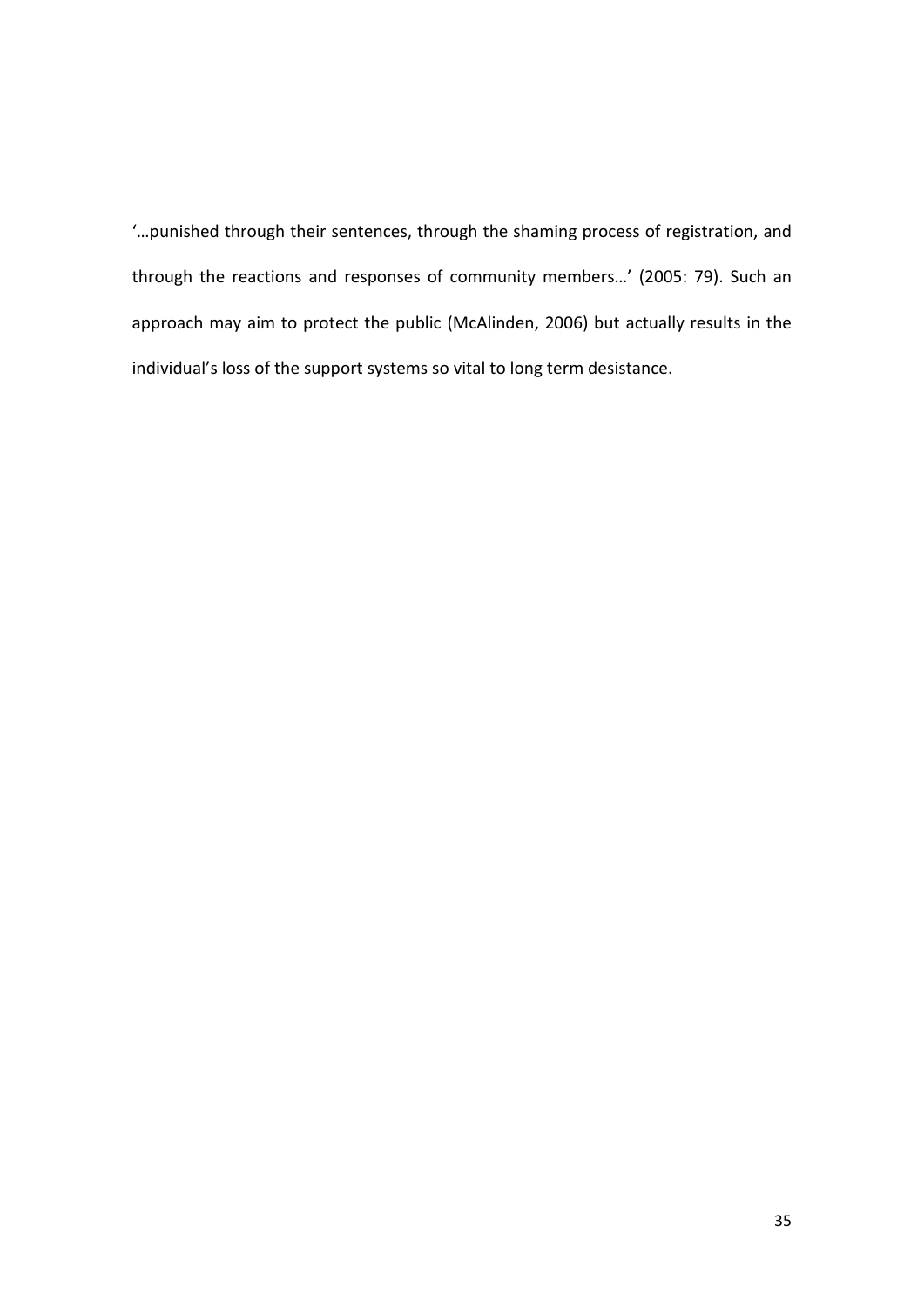# **References**

Blagden N and Pemberton S (2010), 'The Challenge in Conducting Qualitative Research with Convicted Sex Offenders', *The Howard Journal of Criminal Justice*, vol. 49, no. 3, pp. 269-281.

Bottoms A, Shapland J, Costello A, et al. (2004), 'Towards Desistance: Theoretical Underpinnings for an Empirical Study', *Howard Journal*, vol. 43, no. 4, pp. 368–389.

Bowen, G. A. (2008) 'Naturalistic inquiry and the saturation concept: a research note', *Qualitative Research*, *8*(1), 137–152.

Brogden M and Harkin S (2000), 'Community Rules Preventing Re-Offending by Child Sex Abusers: A Life History Approach', *International Journal of the Sociology of Law*, vol. 28, pp. 45-68.

Brown S (2005), *Treating Sex Offenders: An Introduction to Sex offender Treatment Programs*, Willan Publishing, Cullompton.

Brown K, Spencer J and Deakin J (2007), 'The Reintegration of Sex Offenders: Barriers and Opportunities for Employment', *The Howard Journal of Criminal Justice*, vol. 46, no. 1, pp. 32-42.

Burrows J (2016), 'Fear and loathing in the community: sexual offenders and desistance in a climate of risk and 'extreme othering', in Robinson A and Hamilton P (eds), *Moving on from crime and substance use: Transforming Identities*, Policy Press, UK

Burmeister, E., & Aitken, L. (2012) Sample size: How many is enough? Australian Critical Care, 25 (4), 271-274.

College of Policing (2014) *Active Risk Management System Pre-Read*, College of Policing Limited, London, UK.

Cowburn, M. (2007) 'Confidentiality and public protection: Ethical dilemmas in qualitative research with adult male sex offenders'. Available from <https://www.tandfonline.com/doi/abs/10.1080/13552600512331298284> (Accessed 14th March 2019).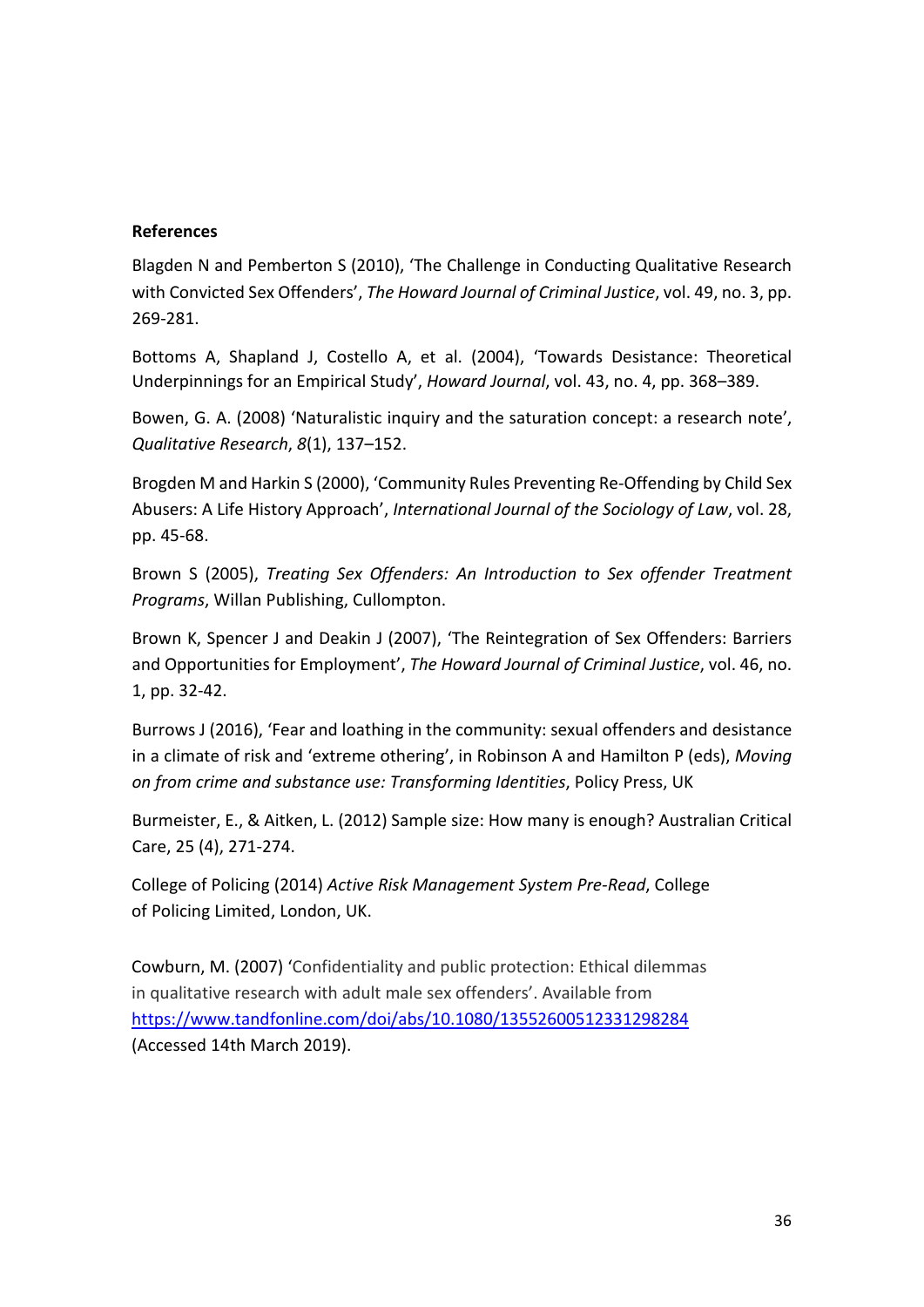Daly K (2000), 'Revisiting the Relationship Between Retributive and Restorative Justice' in Strang H and Braithwaite J (eds.), *Restorative Justice: Philosophy and Practice*, Ashgate Publishing, Burlington.

Deering J (2011), *Probation Practice and the New Penology: Practitioner Reflections*, Routledge, London.

de Vries Robbé, M., Mann, R. E., Maruna, S., & Thornton, D. (2015) 'An Exploration of Protective Factors Supporting Desistance From Sexual Offending', Sexual Abuse, *27*(1), 16– 33.

Digard L (2014), 'Encoding Risk: Probation Work and Sex Offenders' Narrative Identities, *Punishment and Society*, vol.16, no.4, pp. 428–447.

Duff A (1995), 'Penal Communications and the Philosophy of Punishment', in Tonry M and Morris N (eds.), *Crime and Justice: An Annual Review of Research*, University of Chicago Press, Chicago.

Farmer M, McAlinden AM and Maruna S (2015), 'Understanding Desistance from Sexual Offending: A Thematic Review of Research Findings', Probation *Journal*, vol. 62, no. 4, pp.320-335.

Farrall S (2002), *Rethinking What Works with Offenders: Probation, Social Context and Desistance from Crime*, Willan Publishing, Cullompton.

Farrall S and Sparks S (2006), 'Introduction: What Lies Beyond? Problems, Prospects and Possibilities for Life After Punishment', *Criminology and Criminal Justice*, vol. 6, no. 1, pp. 7-16.

Farrall S, Hunter B, Sharpe G, et al. (2014), *Criminal Careers in Transition: The Social Context of Desistance from Crime*, Oxford University Press, Oxford.

Fusch, P., & Ness, L. (2015) 'Are we there yet? Data Saturation in Qualitative Research', *The Qualitative Report*, 20 (9), 1408-1416.

Gadd D and Farrall S (2004), 'Criminal Careers, Desistance and Subjectivity: Interpreting Men's Narratives of Change', *Theoretical Criminology*, vol. 8, no. 2, pp. 123-156.

Göbbels S, Ward T and Willis G (2012), 'An Integrative Theory of Desistance from Sex Offending', *Aggression and Violent Behaviour*, vol.17, pp. 453-462.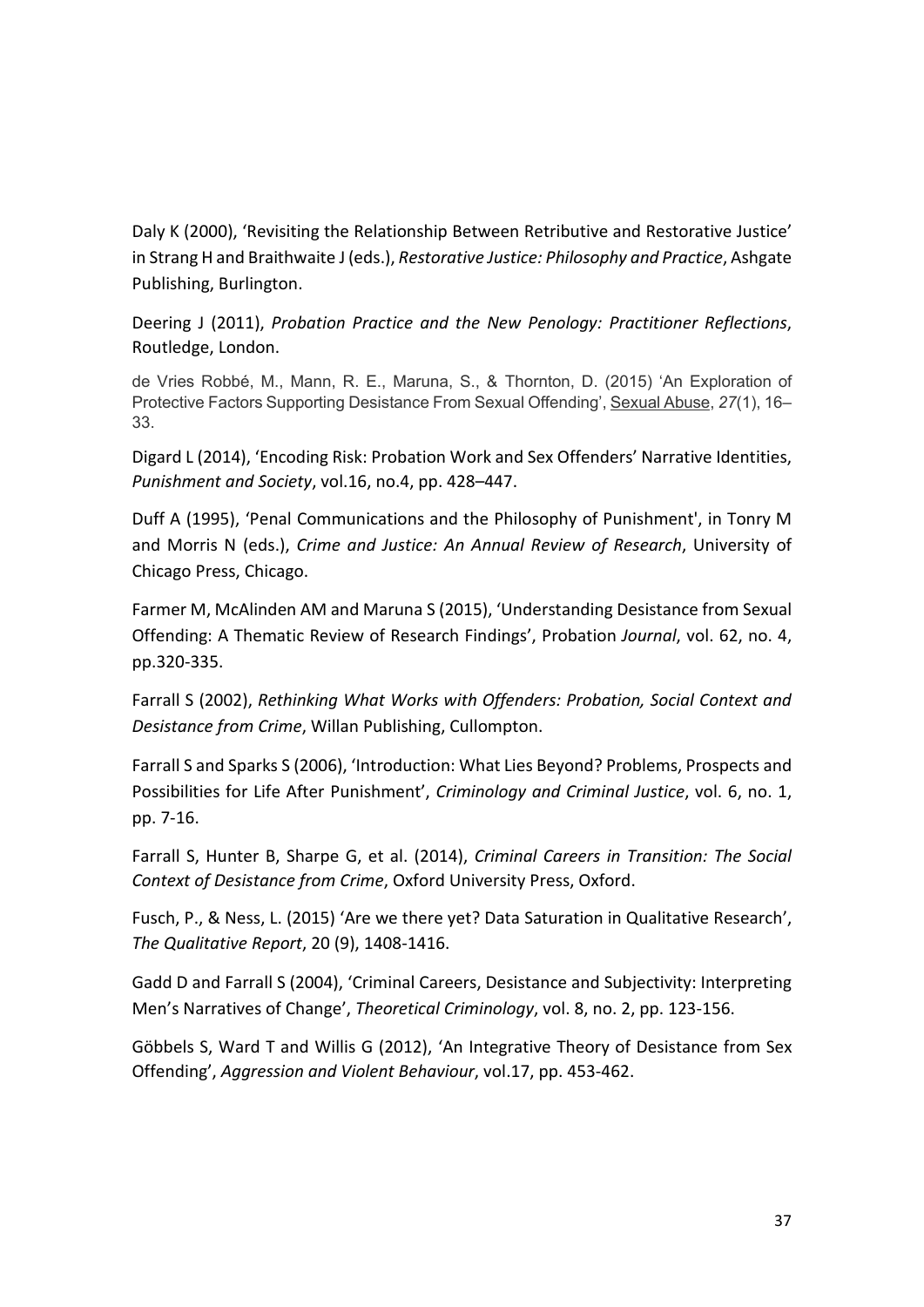Harris DA (2014), 'Desistance from Sexual Offending: Findings From 21 Life History Narratives' Journal of Interpersonal *Violence*, vol. 29, no. 9, pp. 1554-1578.

Healy D (2012), 'Advise, Assist and Befriend: Can Probation Supervision Support Desistance?' *Social Policy and Administration*, vol. 46, no. 4, pp. 377-394.

Hudson B (2002), 'Restorative Justice and Gendered Violence: Diversion or Effective Justice?', *The British Journal of Criminology*, vol. 42, no. 3, pp. 616–634.

Kazemian L (2007), 'Desistance from Crime: Theoretical, Empirical, Methodological and Policy Considerations', *Journal of Contemporary Criminal Justice*, vol. 23, no. 1, pp. 5-27.

Kemshall, H. (2008) Understanding the Community Management of High Risk Offenders, Open University Press, Berkshire, UK

Kewley, S (2016) 'Strength based approaches and protective factors from a criminological perspective', *Aggression and Violent Behavior,* 32. pp. 11-18

Kewley, S (2017) 'Policing people with sexual convictions using strengths-based approaches', Journal of Criminal Psychology, vol.7, no. 3, pp. 168-182

King S (2013), 'Early Desistance Narratives: A Qualitative Analysis of Probationers' Transitions Towards Desistance', *Punishment and Society*, vol. 15, no. 2, pp. 147-165.

Kruttschnitt C, Uggen C and Shelton K (2000). 'Predictors of Desistance Among Sex Offenders: The Interaction of Formal and Informal Social Controls', *Justice Quarterly*, vol. 17, no. 1, pp. 51-87.

Lacombe D (2008), 'Consumed with Sex: The Treatment of Sex Offenders in Risk Society', *The British Journal of Criminology*, vol. 48, no. 1, pp. 55–74.

Laub JH and Sampson RJ (2001), 'Understanding Desistance from Crime', *Crime and Justice*, vol.28, pp. 1-69.

LeBel TP, Burnett R, Maruna S, et al. (2008), 'The Chicken and Egg of Subjective and Social Factors in Desistance from Crime', *European Journal of Criminology*, vol. 5, no. 2, pp. 131–159.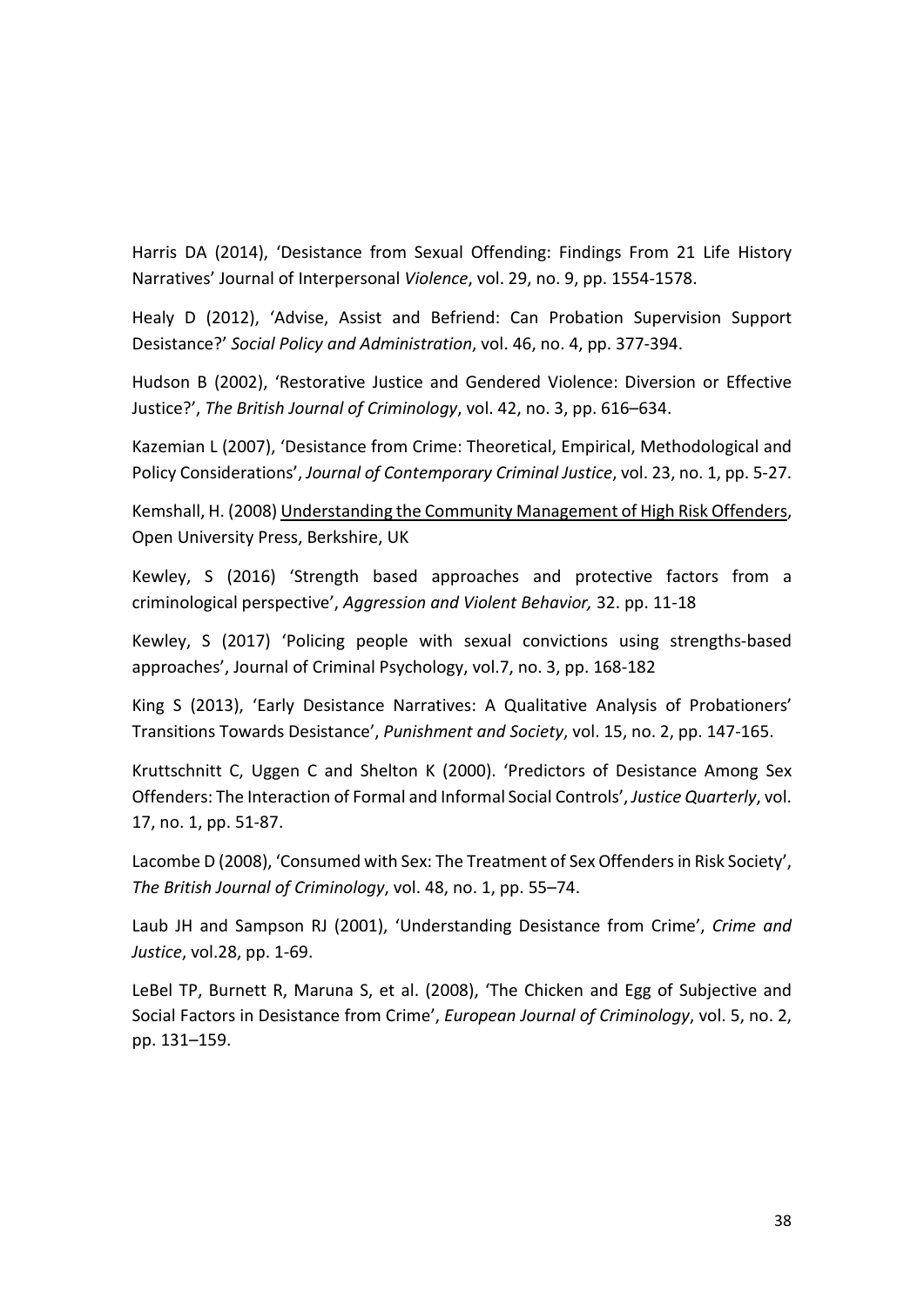Lee, R. M. (1993) Doing research on Sensitive Topics. London, Sage.

Levenson, J. (2008) 'Collateral consequences of sex offender residence restrictions', *Criminal Justice Studies*, 21, 153-166.

Levenson, J., & Tewksbury, R. (2009) 'Collateral damage: Family members of registered sex offenders', *American Journal of Criminal Justice*, 34, 54-68.

Levins A and Crewe B (2015), ''Nobody's Better Than You, Nobody's Worse Than You': Moral Community Among Prisoners Convicted of Sexual Offences', *Punishment and Society*, vol. 17, no. 4, pp. 482-501.

Levrant S, Cullen FT, Fulton B and Wozniak JF (1999), 'Reconsidering Restorative Justice: The Corruption of Benevolence Revisited?' *Crime and Delinquency*, vol. 45, no. 1, pp. 3- 27.

Liem M and Richardson NJ (2014), 'The Role of Transformation Narratives in Desistance Among Released Lifers', *Criminal Justice and Behaviour*, vol. 41, no. 6, pp. 692–712.

Lussier P and Gress CL (2014), 'Community Re-entry and the Path Toward Desistance: A Quasiexperimental Longitudinal Study of Dynamic Factors and Community Risk

Lussier, P., Harris, D., & McAlinden, A. (2016) 'Desistance From Sexual Offending: A Policy and Research Agenda Whose Time Has Come', International Journal of Offender Therapy and Comparative Criminology, Vol. 60(15) 1711 –1716

Mann, R. E., & Carter, A. J. (2012). Organising principles for the treatment of sexual offending. In B. Wischka, W. Pecher, & H. van der Boogaart (Eds.) Offender treatment: Social therapy, special forensic hospitals, and indeterminate imprisonment, Centaurus Freiburg, Germany

Mann, N., Brown, M., & Lundrigan, S (forthcoming) 'The National ARMS Evaluation: Implementation and barriers to best practice'.

Marshall C and Rossman GB (1999), *Designing Qualitative Research*, Sage Publications, California

Maruna S (2001), *Making Good: How Ex-Convicts Reform and Rebuild Their Lives*, American Psychological Association, Washington.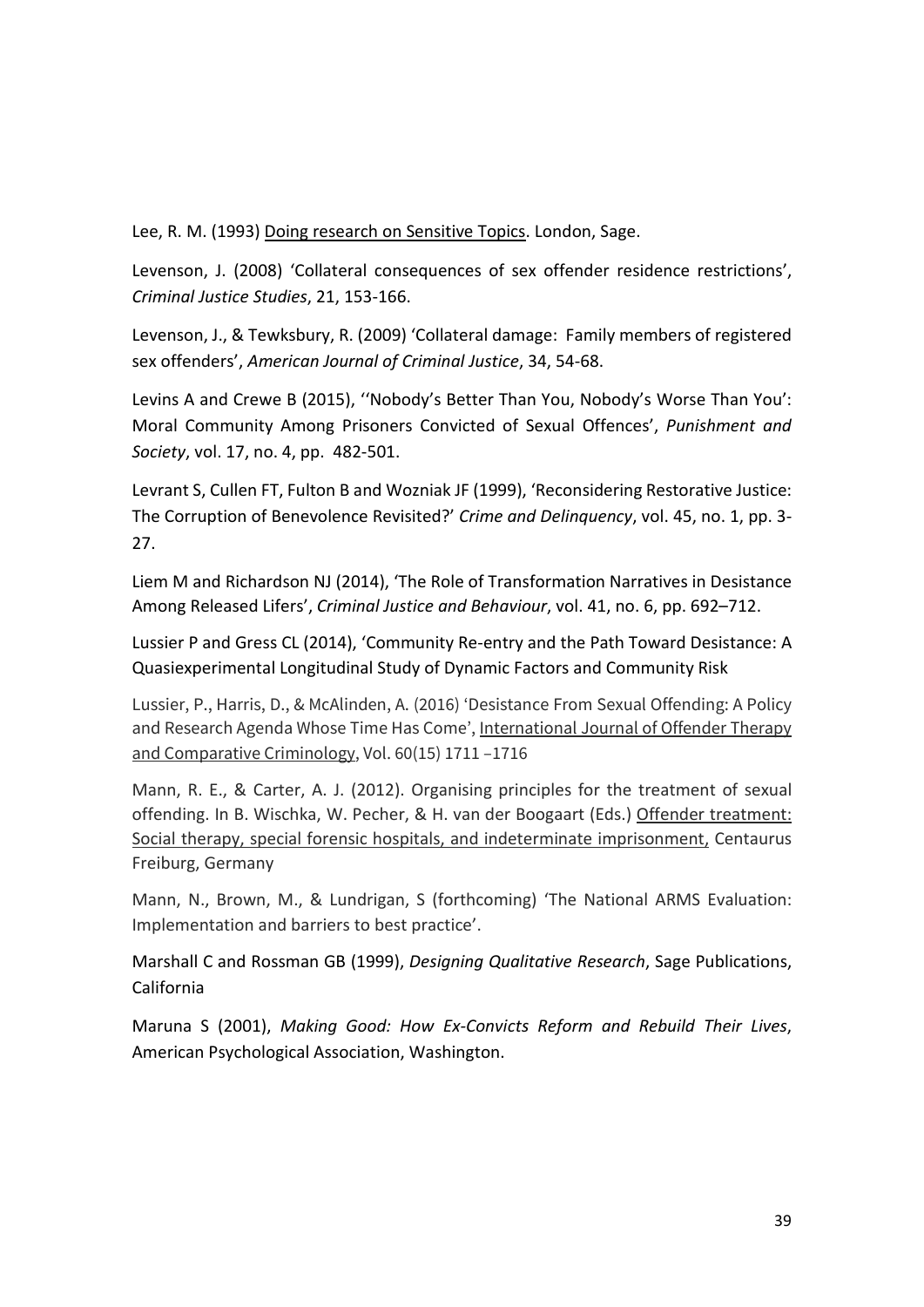Maruna, S & LeBel, T (2003) 'Welcome home? Examining the 're-entry court' concept from a strengths-based perspective', *Western Criminology Review*, 4, pp: 91-107Maruna, S & LeBel, T (2009) 'Strengths-based approaches to re-entry: Extra mileage toward reintegration and destigmatization', *Japanese Journal of Sociological Criminology*, 34, PP: 58-80

McAlinden AM (2006), 'Managing Risk: From Regulation to the Reintegration of Sexual Offenders', *Criminology and Criminal Justice*, vol. 6, no. 2, pp. 197-218.

McAlinden AM (2009), 'Employment Opportunities and the Community Reintegration of Sex Offenders', *NIO Research and Statistical Series*, Report No. 20. Belfast, Northern Ireland Office.

McAlinden AM (2016), 'The Reintegration of Sexual Offenders', *Paper for 9th Martin Tansey Memorial Lecture*, Association for Criminal Justice Research and Development, Criminal Courts of Justice, Dublin.

McAlinden AM, Farmer M, and Maruna S (2017), 'Desistance from Sexual Offending: Do the Mainstream Theories Apply?', *Criminology and Criminal Justice*, 17(3), 266-283.

McNaughton Nicholls, C., & Webster, S. (2014) *Sex Offender Management and Dynamic Risk: Pilot evaluation of the Active Risk Management System (ARMS).* Available from

https://www.gov.uk/government/uploads/system/uploads/attachment\_data/file/308 159/sexoffender-management-and-dynamic-risk.pdf (Accessed May 21st 2017)

Ministry of Justice (2018) Multi-Agency Public Protection Arrangements - Annual Report 2017/18. Available from

https://assets.publishing.service.gov.uk/government/uploads/system/uploads/attach ment\_data/file/751006/mappa-annual-report-2017-18.pdf (Accessed 5th March 2019)

Mustaine, E., Tewksbury, R., & Stengel, K. M. (2006) 'Social disorganization and residential locations of registered sex offenders: Is this a collateral consequence?' *Deviant Behavior*, 27, 329-350.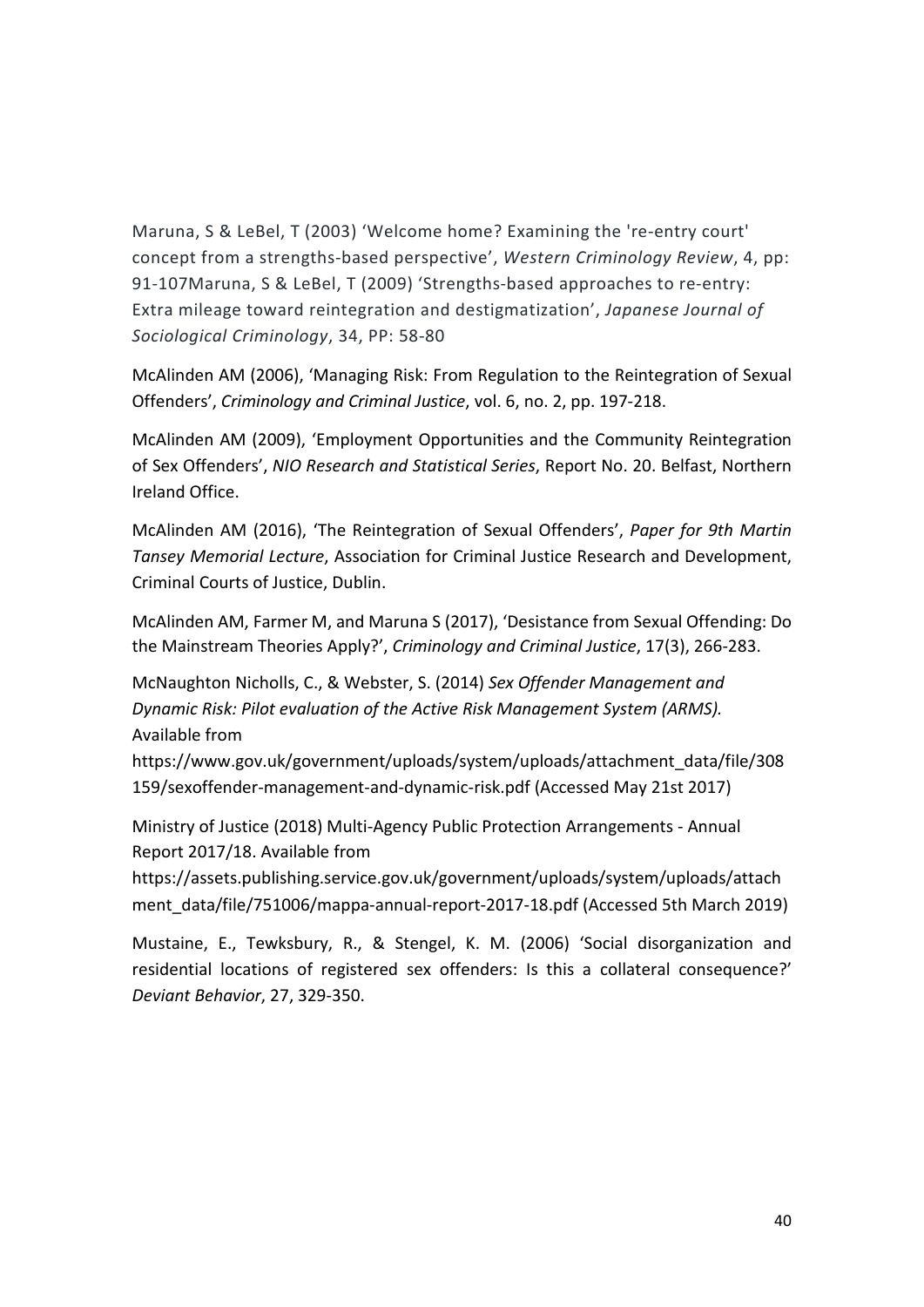Petrunik, M.G. (2002) 'Managing Unacceptable Risk: Sex Offenders, Community Response and Social Policy in the United States and Canada', International Journal of Offender Therapy and Comparative Criminology, 46(4), pp: 483-511

Reed, P (2017) 'Punishment beyond Incarceration: The Negative Effects of Sex Offender Registration and Restrictions', Journal of Law and Criminal Justice, Vol. 5, No. 2, pp. 16- 30

Reeves CL (2010), 'A difficult negotiation: fieldwork relations with gatekeepers', Qualitative Research, vol. 10, no. 3, pp. 315-331

Rocque M, Posick C and Paternoster R (2016), 'Identities Through Time: An Exploration of Identity Change as a Cause of Desistance', *Justice Quarterly*, vol. 33, no. 1, pp. 45–72.

Rosenthal, R., & Rosnow, R. L. (1969) 'The volunteer subject'. In Rosenthal, R., and Rosnow, R. L. (eds.) *Artifact in Behavioral Research*, Academic Press, New York, 59– 118.

Sampson RJ and Laub JH (1993), *Crime in the Making: Pathways and Turning Points Through Life*, Harvard University Press, Massachusetts.

Sampson RJ and Laub JH (2003), 'Life Course Desisters? Trajectories of Crime Among Delinquent Boys Followed to Age 70', *Criminology*, vol. 41, pp. 301–339.

Sampson RJ, and Laub JH (2005), 'A Life Course View of the Development of Crime', *Annals of the American Academy*, vol. 602, no. 1, pp. 12–45.

Savolainen J (2009), 'Work, Family and Criminal Desistance: Adult Social Bonds in a Nordic Welfare State', *British Journal of Criminology*, vol. 49, no. 3, pp. 285–304.

Schweitzer, A., Akmatov, M., Kindler, F., Kemmling,Y., Kreienbrock, l., Krause, G., & Pessler, F. (2015) 'The impact of distance and duration of travel on participation rates and participant's satisfaction: results from a pilot study at one study centre Pretest 2 of the German National Cohort, BMJ Open. Available at

<https://bmjopen.bmj.com/content/bmjopen/5/8/e007461.full.pdf> (Accessed 15th March 2019).